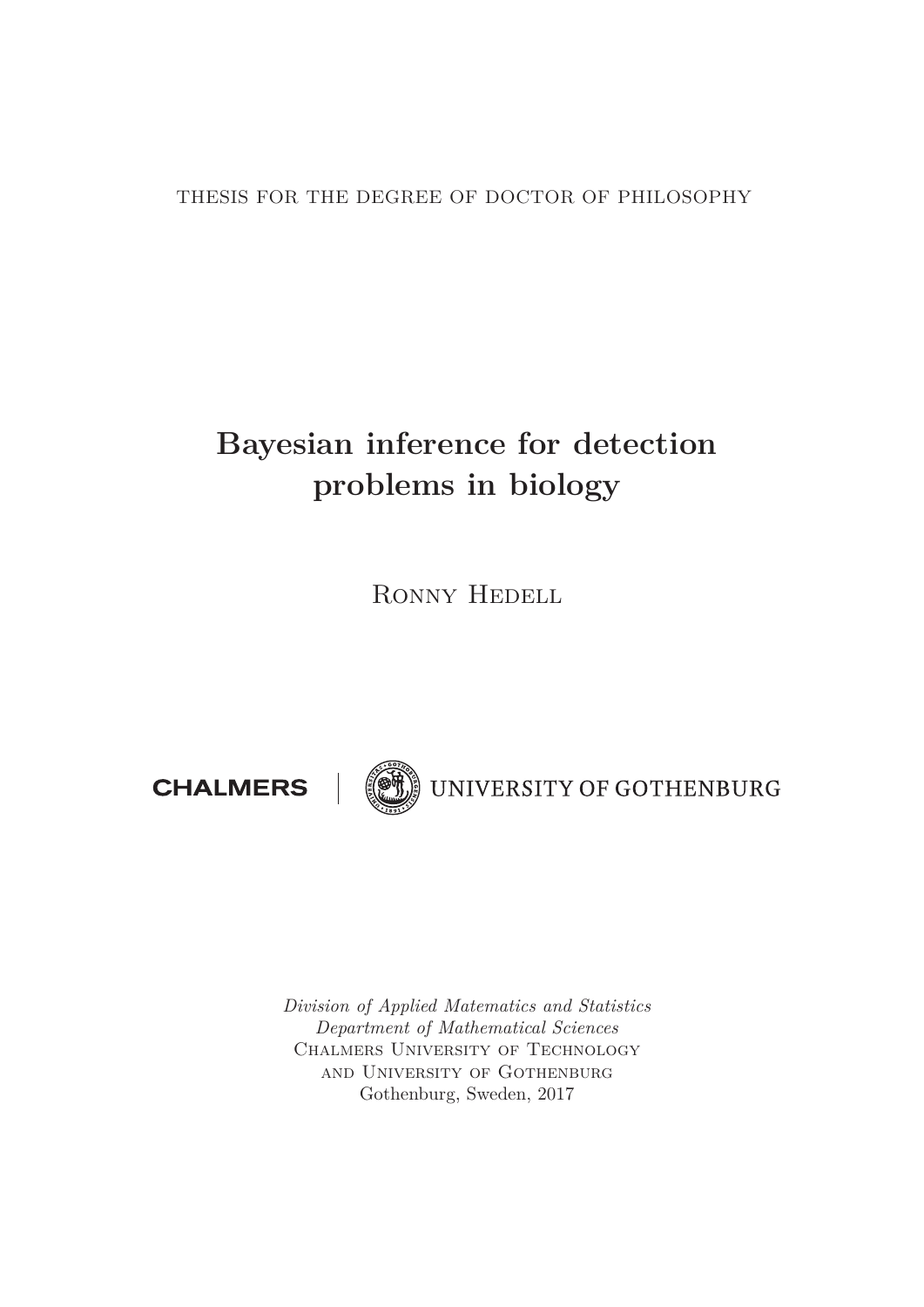**Bayesian inference for detection problems in biology** *Ronny Hedell* ISBN 978-91-7597-652-5

-c Ronny Hedell, 2017.

Doktorsavhandlingar vid Chalmers tekniska högskola Ny serie nr 4333 ISSN 0346-718X

Department of Mathematical Sciences Chalmers University of Technology and University of Gothenburg SE–412 96 Gothenburg Sweden Phone: +46 (0)31-772 10 00

Printed in Gothenburg, Sweden, 2017.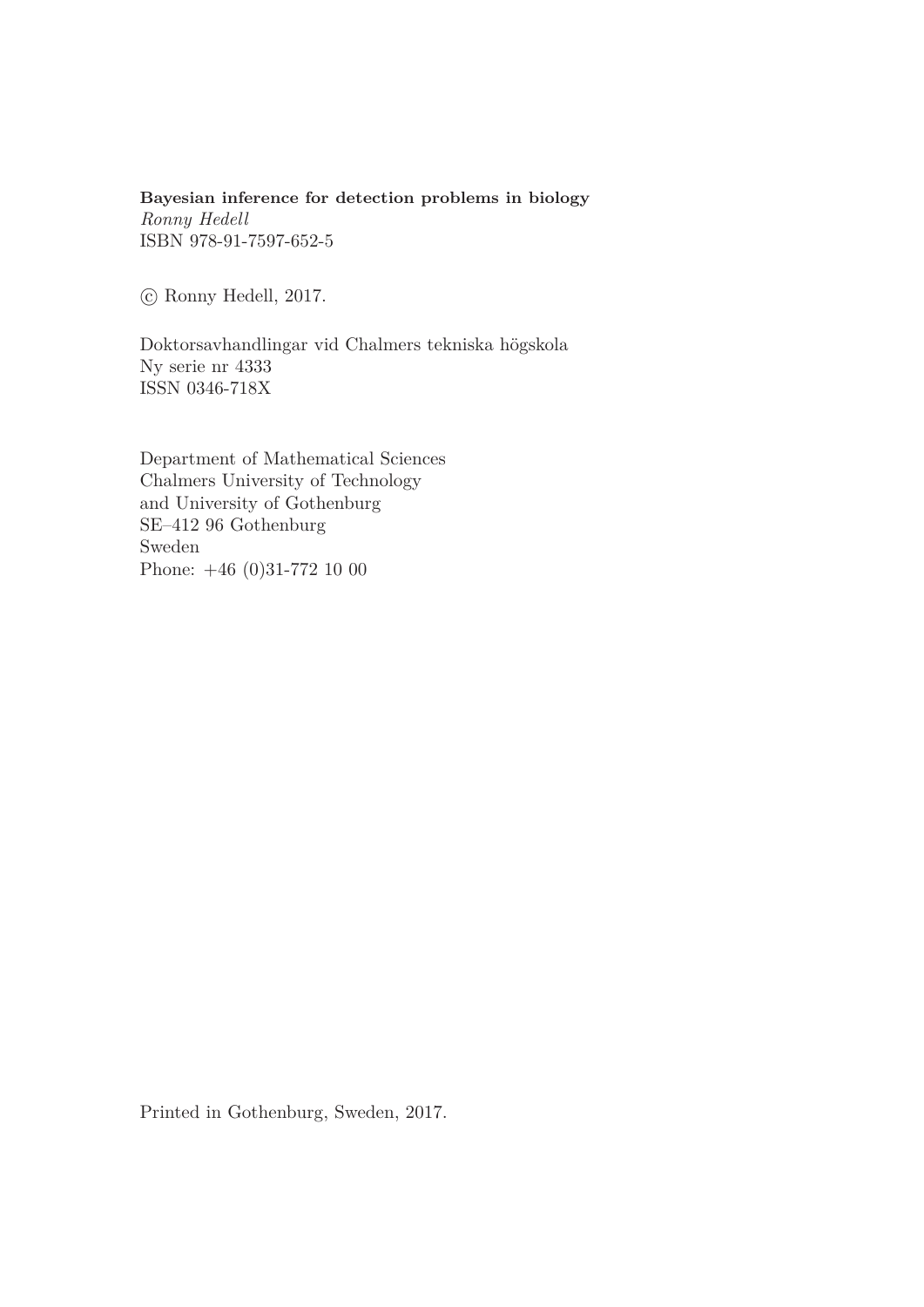### Bayesian inference for detection problems in biology Ronny Hedell

*Swedish National Forensic Centre, Department of Mathematical Sciences Chalmers University of Technology and University of Gothenburg*

#### **Abstract**

This thesis is about different kinds of detection problems in biology: detection of DNA sequences in crime scene samples, detection of harmful bacteria in feed and food stuff and detection of epidemical diseases in animal populations. In each case, biological data is produced or collected in order to determine which DNA sequences, bacteria types or diseases are present, if any. However, the state of nature will often remain uncertain due to limited amounts of samples, low quality samples and imperfect methods for detection and classification. For correct and efficient interpretation of such data it is therefore often necessary to use statistical methods, taking the different sources of uncertainty into account. Several Bayesian models for analysis of such data, for determining the performance of detection methods, and for deciding on the optimal analysis procedure are developed and implemented.

In paper I of this thesis it is investigated how the quality in forensic DNA profiles, such as allele dropout rates, changes with different analysis settings, and how the results depend on features in the DNA sample, such as the DNA concentration and marker type. Regression models are developed and the better analysis setting is determined. In paper II Bayesian decision theory is used to determine the optimal forensic DNA analysis procedure, after the DNA concentration and level of degradation in the sample have been estimated. It is assumed the alternatives for DNA analysis are 1) using a standard assay, 2) using the standard assay and a complementary assay, or 3) the analysis is cancelled. In paper III detection models for bacteria are developed. It is shown how heterogeneous experimental data can be used to learn about the sensitivity of detection methods for specific bacteria types, such as *Bacillus anthracis*. As exemplified in the paper, such results are useful e.g. when evaluating negative analysis results. Finally, in paper IV a Bayesian method for early detection of disease outbreaks in animal populations is developed and implemented. Based on reported neurological syndromes in horses, connected e.g. with the West Nile Virus, the probability of an outbreak is computed using a Gibbs sampling procedure.

**Keywords:** Bayesian inference, Forensic DNA analysis, PCR, Allele dropout, Bacillus anthracis, Syndromic surveillance, Markov chain Monte Carlo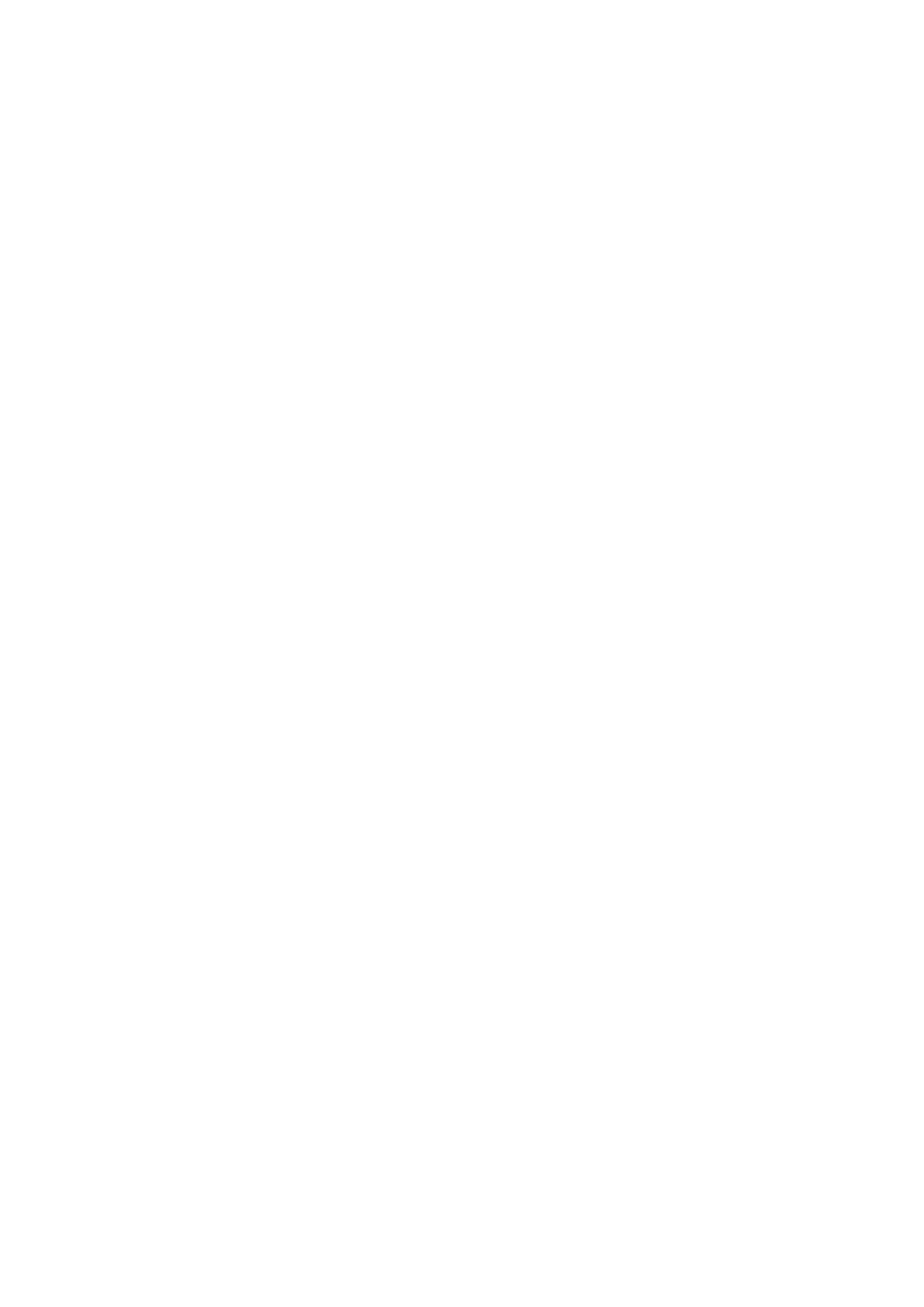# **Acknowledgements**

First I would like thank my main supervisor Petter Mostad for all support, inspiration and nice discussions during these years, and for giving me so many insights about statistical reasoning. Thanks to my co-supervisor and colleague Anders Nordgaard for all support, encouragement and good advices, and for giving me the opportunity to work within the field of forensic statistics. Many thanks to my co-supervisor Gunnar Andersson at SVA for all commitment, support and fruitful ideas. Thanks also for providing contact with many researchers within Sweden and abroad. Thanks to my co-supervisor and colleague Johannes Hedman for all support and encourgement during these years, and for giving me a better insight into the field of forensic DNA analysis.

Thanks to my colleague and former boss Birgitta Rasmusson for all encouragement and for making this PhD project possible. Many thanks to my colleague Ricky Ansell for giving me the opportunity to work within the field of forensic DNA analysis, for all good advice, and for the many insights I have been given into the field. Thanks to my examiner Olle Nerman for encouragement and for showing interest in my work. Thanks to my other colleagues at NFC and the Biology unit for support and friendship. Additional thanks to Charlotte Dufva, Lina Boiso and Malin Sanga for great co-authorship and help with data management. Thanks to my co-authors Olga Stephansson, Céline Faverjon and Agnès Leblond. It has been a pleasure working together with you. Thanks to Ivar Simonsson, Maja Sidstedt and my other PhD fellows for nice discussions and for showing interest in my work.

I am eternally grateful to my mother Tina, father Torbjörn, sister Marie, and the rest of my family for always being there. Thanks to Marianne and Lennart for all your kindness. Finally, to my wife and love Margje, I am forever thankful for all your support, for always being there and for sharing your life with me.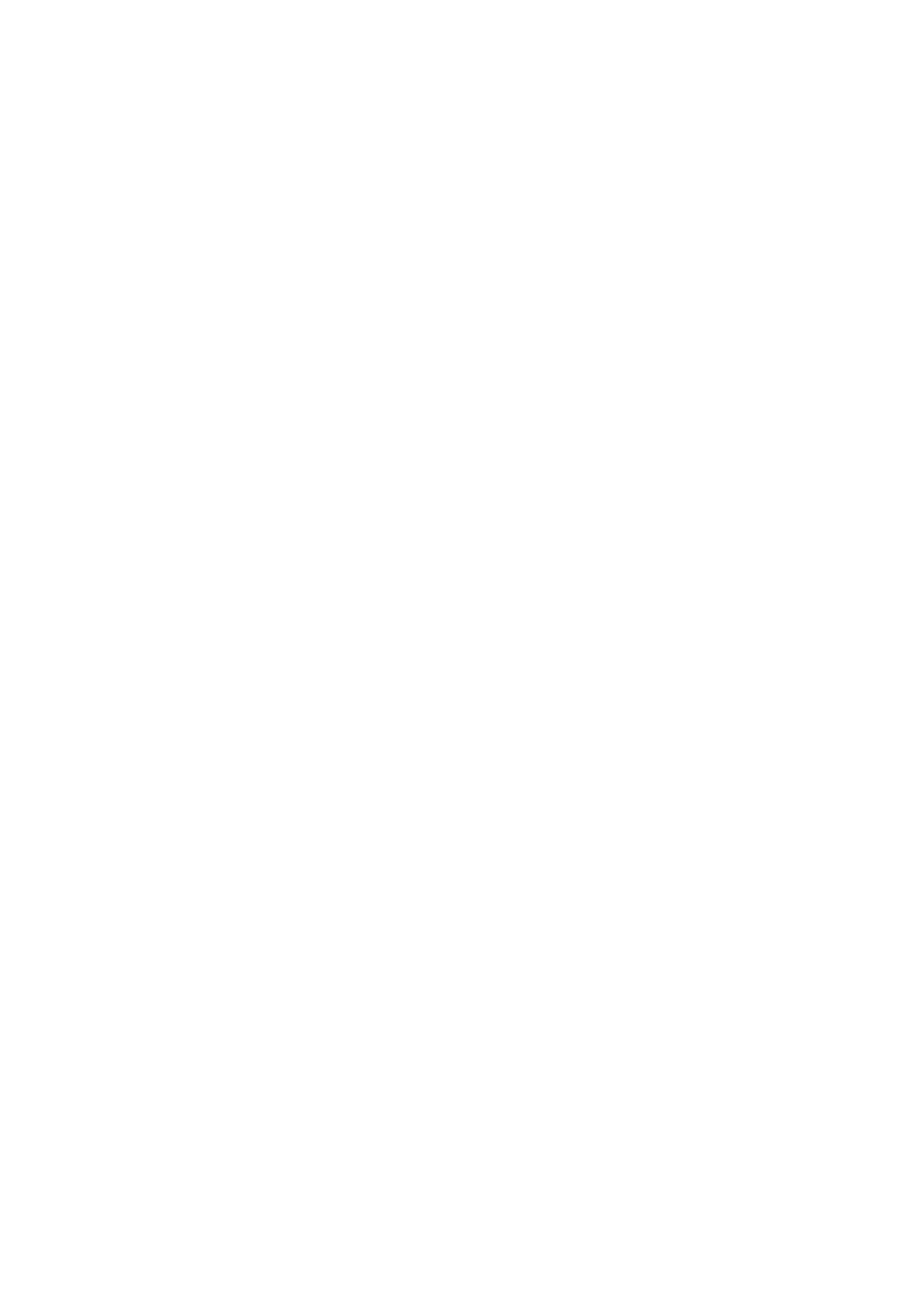#### **List of Papers**

This thesis includes the following papers:

- I. **Hedell R.**, Dufva C., Ansell R., Mostad P., Hedman J., (2015), *Enhanced low-template DNA analysis conditions and investigation of allele dropout patterns*, Forensic Science International: Genetics **14**: 61-75. DOI: http://dx.doi.org/10.1016/j.fsigen.2014.09.008
- II. **Hedell R.**, Hedman J., Mostad P., (2017), *Determining the optimal forensic DNA analysis procedure following investigation of sample quality*, International Journal of Legal Medicine. DOI: http://dx.doi.org/10.1007/s00414-017-1635-1
- III. **Hedell R.**, Stephansson O., Mostad P., Andersson G., (2017), *Detection probability models for bacteria, and how to obtain them from heterogeneous spiking data. An application to Bacillus anthracis*, International Journal of Food Microbiology **241**: 78-88. DOI: http://dx.doi.org/10.1016/j.ijfoodmicro.2016.10.005
- IV. **Hedell R.**, Andersson M.G., Faverjon C., Marcillaud-Pitel C., Leblond A., Mostad P., (2017), *Surveillance of equine diseases through implementation of a Bayesian spatio-temporal model: an example with neurological syndromes and West Nile Virus*, (Work in progress).

Additional papers not included in this thesis:

Albinsson L., Norén L., **Hedell R.**, Ansell R., (2011), *Swedish population data and concordance for the kits PowerPlex ESX 16 System, PowerPlex ESI 16 System, AmpFlSTR NGM, AmpFlSTR SGM Plus and Investigator ESSplex*, Forensic Science International: Genetics **5**: e89–e92.

**Hedell R.**, Nordgaard A., Ansell R., (2011), *Discrepancies between forensic DNA databases*, Forensic Science International: Genetics Supplement Series **3**: e135-e136.

. Nordgaard A., **Hedell R.**, Ansell R., (2012), *Assessment of forensic findings when alternative explanations have different likelihoods—"Blame-thebrother"-syndrome*, Science and Justice **52**: 226–236.

Norén L., **Hedell R.**, Ansell R., Hedman J., (2013), *Purification of crime scene DNA extracts using centrifugal filter devices*, Investigative Genetics **4**:8.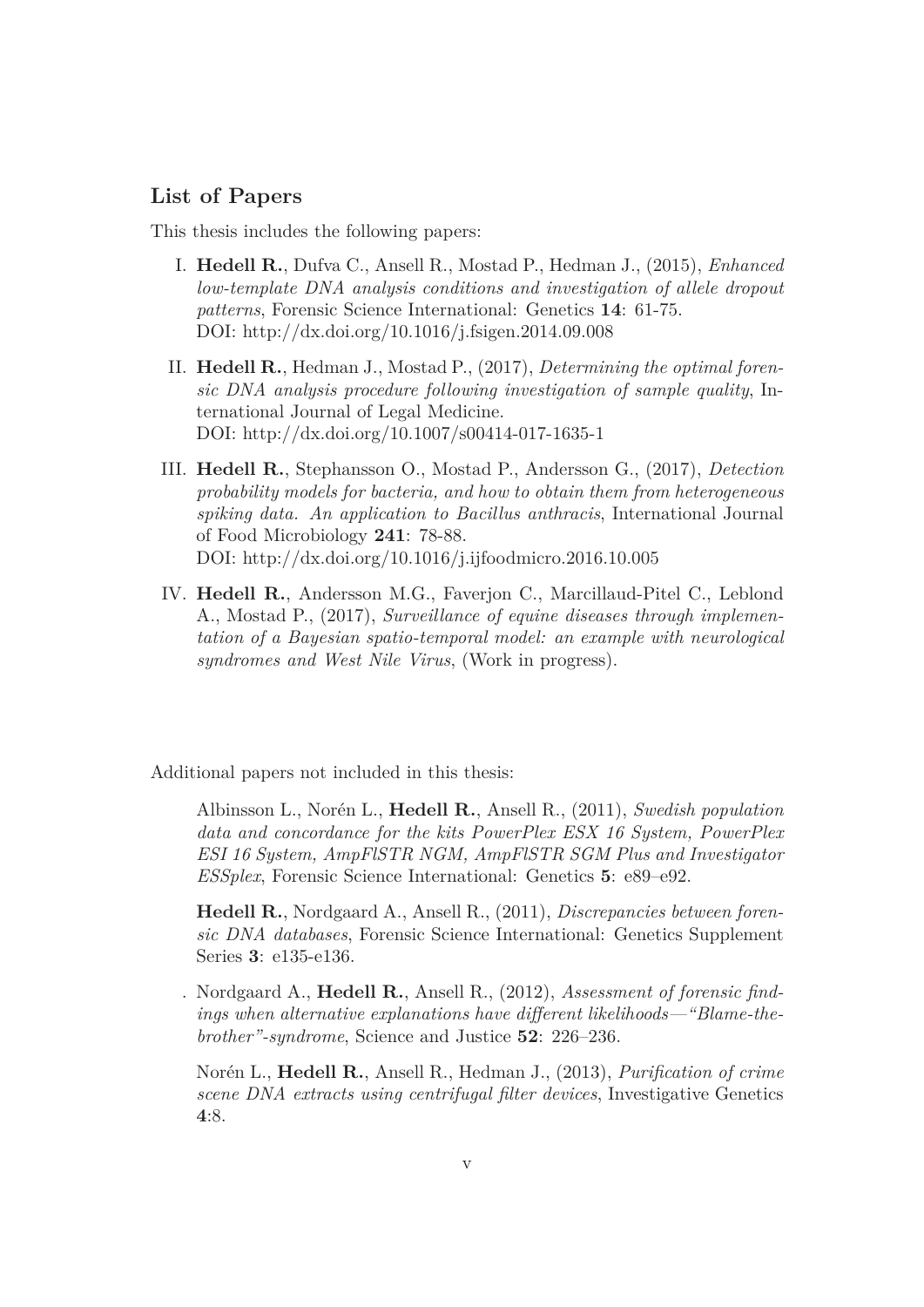Forsberg C., Wallmark N., **Hedell R.**, Jansson L., Ansell R., Hedman J., (2015), *Reference material for comparison of different adhesive tapes for forensic DNA sampling*, Forensic Science International: Genetics Supplement Series **5**: 454-455.

Sidstedt M., Romsos E.L., **Hedell R.**, Ansell R., Steffen C.R., Vallone P.M., Rådström P., Hedman J., (2017), *Accurate digital PCR quantification of challenging samples applying inhibitor-tolerant DNA polymerases*, Analytical Chemistry **89**: 1642–1649.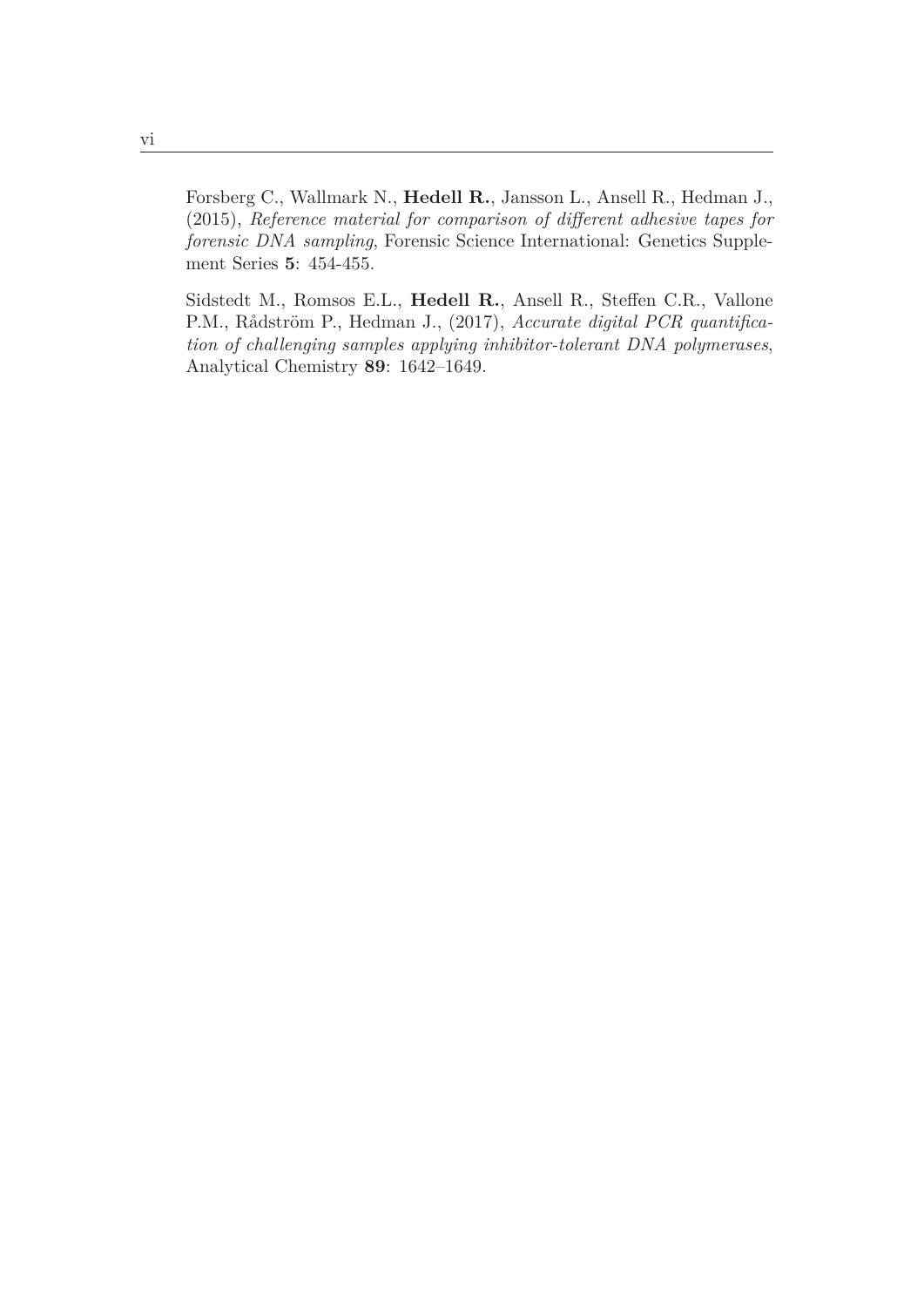# **Contents**

|                     | Introduction      |                          |                                        | 1              |
|---------------------|-------------------|--------------------------|----------------------------------------|----------------|
| $\bf{2}$            | <b>Background</b> |                          |                                        | 3              |
|                     | 2.1               | Forensic DNA analysis    |                                        | 3              |
|                     | 2.2               | Microbiological sampling |                                        | 6              |
|                     | 2.3               | Syndromic surveillance   |                                        | $\overline{7}$ |
|                     | 2.4               | Bayesian inference       |                                        | 8              |
|                     |                   |                          | 2.4.1 Hierarchical models              | 9              |
|                     |                   |                          | 2.4.2 Markov chain Monte Carlo         | 9              |
|                     |                   |                          | 2.4.3 Model comparison and model check | 11             |
|                     |                   | 2.4.4                    | Decision theory                        | 12             |
| $3\phantom{.0}$     | Summary of papers |                          |                                        | 13             |
|                     | 3.1               | Paper I                  |                                        | 13             |
|                     | 3.2               | Paper II                 |                                        | 14             |
|                     | 3.3               | Paper III                |                                        | 15             |
|                     | 3.4               | Paper IV                 |                                        | 16             |
| <b>Bibliography</b> |                   |                          |                                        | 17             |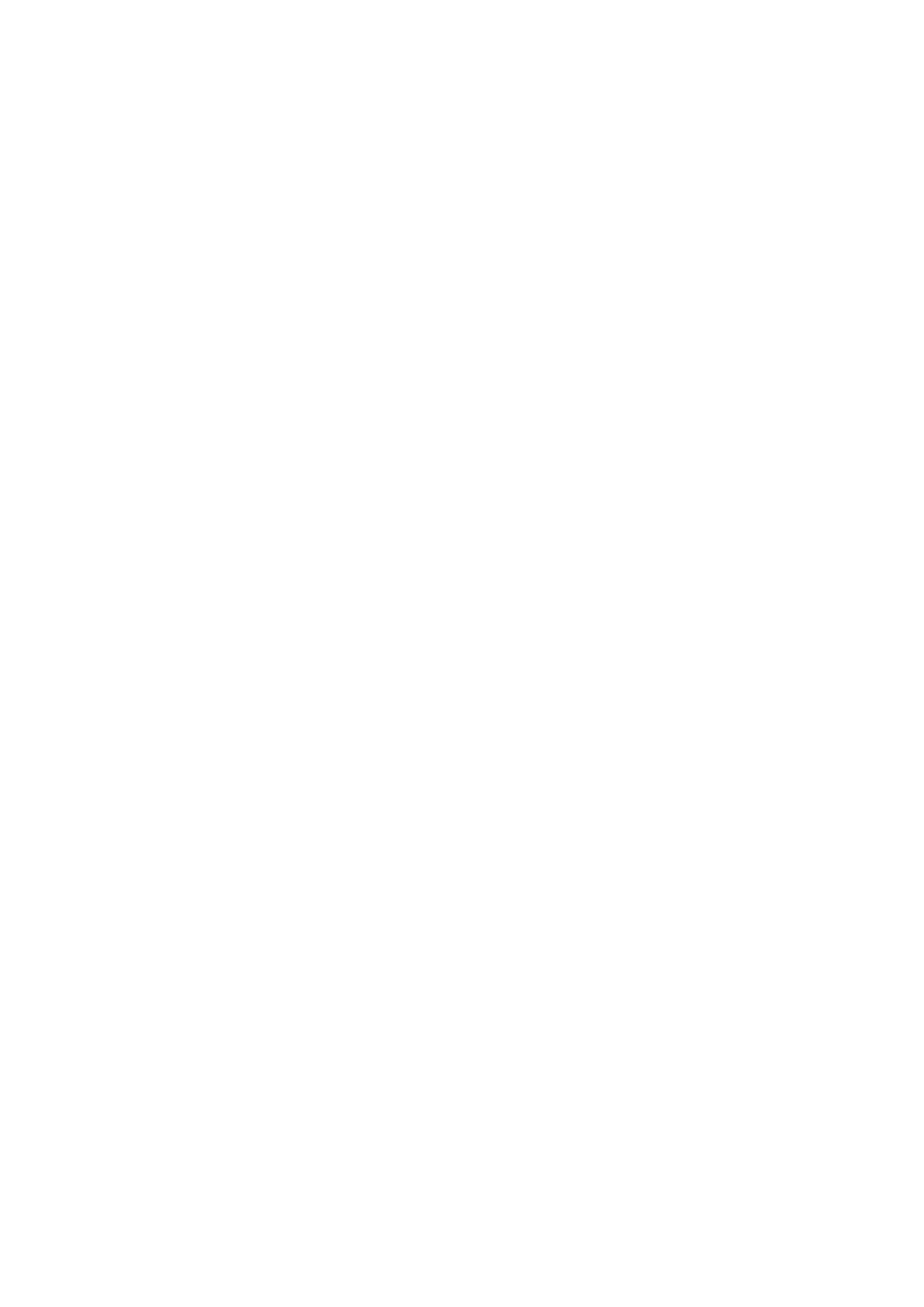## **Chapter 1**

# **Introduction**

In this thesis different kinds of detection problems in biology are addressed. This includes detection of DNA sequences in crime scene samples, detection of harmful bacteria in feed and food and detection of epidemical diseases in animal populations. All the problems stem from issues faced by expert authorities in Forensic Science, Veterinary Science and Food Control. As later described in detail, biological data are analysed by these authorities in order to determine which DNA sequences, bacteria types or diseases are present, if any. The detection problems are connected with different scientific hypotheses (here denoted by the letter  $H$ ). For example:

*H*1: The suspect is the source of the DNA *H*2: Someone else than the suspect is the source of the DNA

or

*H*1: Genotype *G* is present in the sample  $H_2$ : Genotype *G* is not present in the sample

or

*H*1: The bacterium *Bacillus anthracis* is present in the material *H*2: The bacterium *Bacillus anthracis* is not present in the material

or

 $H_1$ : An outbreak of a neurological disease is ongoing *H*2: An outbreak of a neurological disease is not ongoing

As discussed later, many of the hypotheses above are composite and can thus be broken down into sub-hypotheses.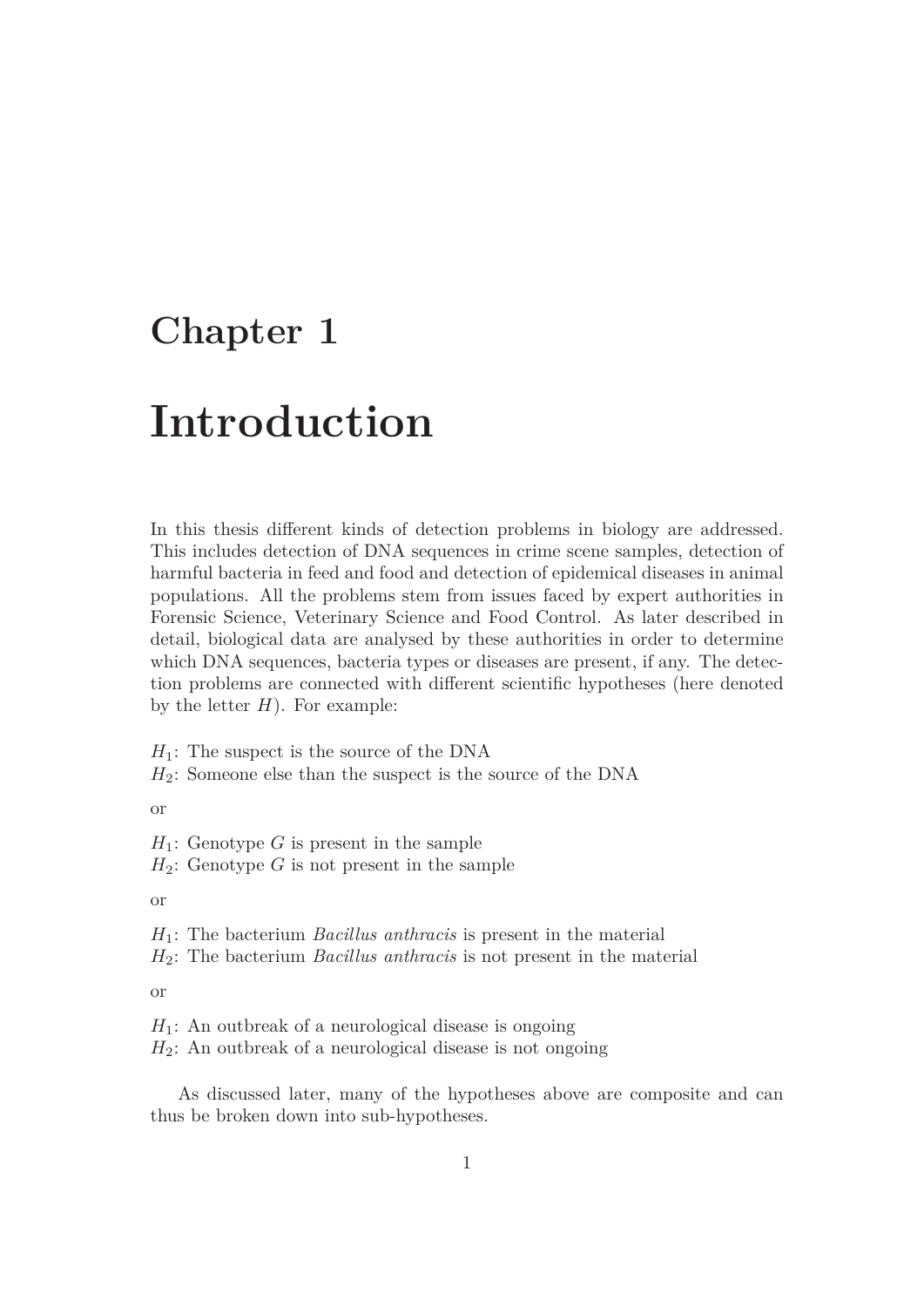Due to limited amounts of samples, low quality samples or imperfect methods for detection and classification the raw data may not reveal the true hypothesis (state of nature) directly. For correct and efficient interpretation of biological detection data it is often necessary to use statistical methods, taking the different sources of uncertainty into account. Ideally, the finder of facts is able to assign a probability to each hypothesis, and doing so using formal statistical methods. Using Bayes' theorem the posterior probability  $P(H_i|\mathbf{y})$  of each hypothesis  $H_i$  with data  $y$  can be computed exactly or approximately. Required for the computations using the theorem are the prior probabilities  $P(H_i)$  and the value of the mass function or probability density function  $f(\mathbf{y}|H_i)$  for data *y* for each hypothesis (i.e. the *likelihood* of each hypothesis). With unknown model parameters  $\theta$  with prior distribution  $\pi(\theta|H_i)$  the (marginal) likelihood  $f(\mathbf{y}|H_i)$  can be expressed as  $\int f(\mathbf{y}|\theta, H_i) \pi(\theta|H_i) d\theta$ , integrating over all values of *θ*.

Hence, to assign probabilities to hypotheses, such that the probabilities are aligned with data and prior knowledge, it is important to find appropriate statistical models for the components above, and to use proper computational methods. Ideally, the detection methods used for sample analysis provides data that, when combined with the statistical models, gives substantial support to the correct hypothesis.

Connected to each detection problem are also decision problems for decision makers: e.g. to decide on a verdict that a suspect is guilty of committing a crime, that a batch of food should be destroyed or that disease control actions in an animal population should be initiated. As discussed later, Bayesian decision theory can be used to determine what action is optimal and what detection procedure provides the most useful results for the decision maker, taking economic and social costs for different outcomes into consideration.

In papers I - IV several Bayesian models for analysis of biological detection data, for determining the performance of detection methods, and for deciding on the optimal analysis procedure are improved, developed and implemented.

A general background to the topics of this thesis is given in chapter 2. A background to forensic DNA analysis is given in section 2.1. An introduction to microbiological sampling is given in section 2.2, followed by a general background to syndromic surveillance in section 2.3. A short introduction to Bayesian inference and numerical tools for Bayesian computations is given in section 2.4. Finally, a summary with discussion about the four papers I - IV is given in section 3.1 - 3.4.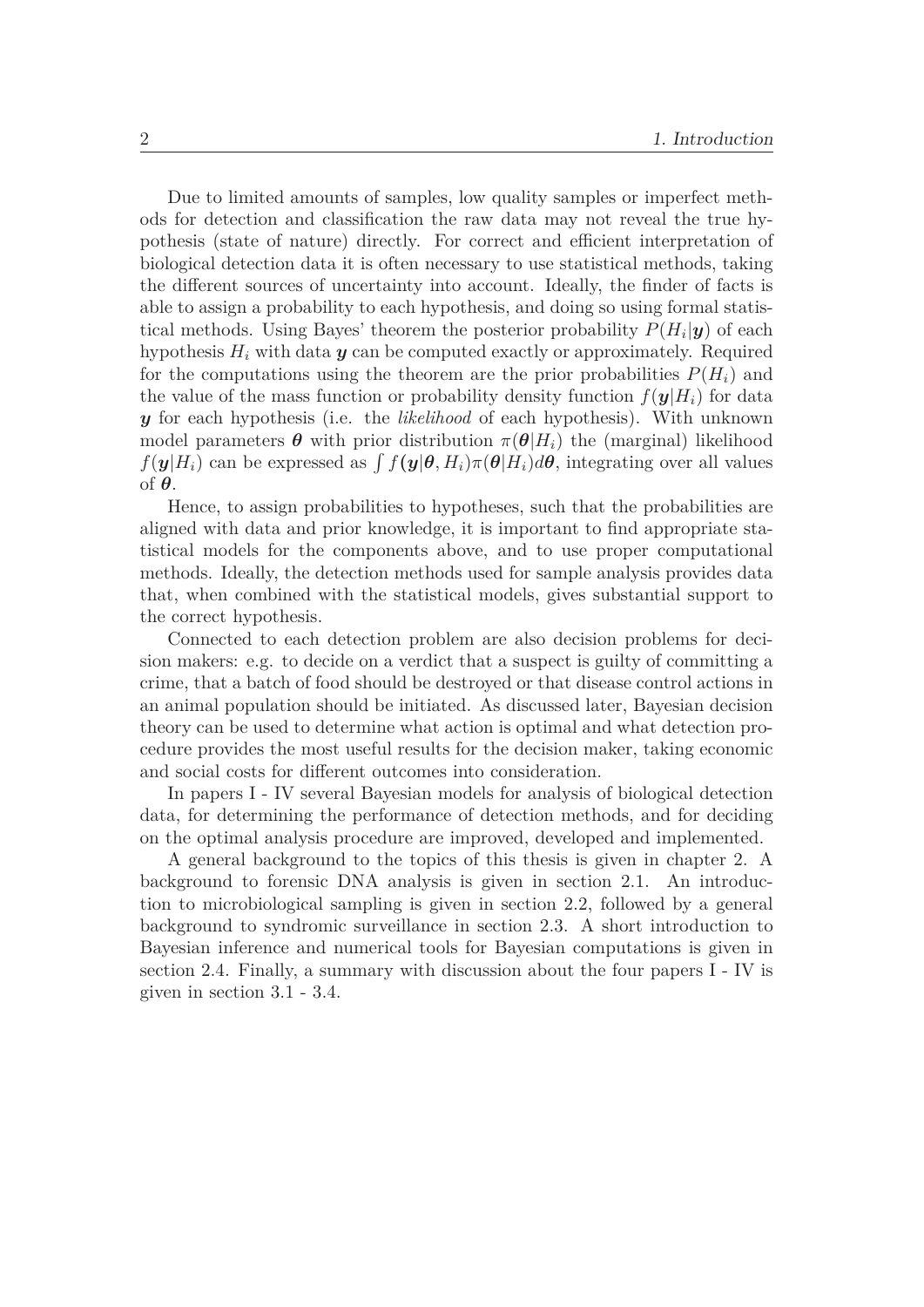## **Chapter 2**

# **Background**

#### **2.1 Forensic DNA analysis**

*Forensic science* can be defined as science done in relation to investigation of crimes or in the evaluation of civil disputes [1, 2]. One such discipline discussed in this thesis is forensic DNA analysis [3]. Routinely, crime scene samples are collected and sent to forensic laboratories for DNA analysis. The results are compared to the DNA profiles of potential sources of the DNA (i.e. the suspects or victims), assessing how much the results speak in favour of or against them as being the source. A brief description of the basis and technology for DNA analysis follows.

The DNA molecule has a double stranded helix structure with the four nucleobases A (adenine), T (thymine), C (cytosine) and G (guanine) as the building blocks of the genetic code. At several locations in the genome there are repeating patterns with 2-7 basepairs of the nucleobases A, T, C, G as the repeating unit (short tandem repeats, STRs). The number of such repeats often differ between individuals and can therefore be used to discriminate one person's DNA from another. By investigating the number of repeats at several locations of the genome a *DNA profile* is obtained; a numerical vector with the number of repeats at the different locations investigated in the genome.

A specific region targeted for DNA analysis is referred to as a genetic *marker*. The variant forms at a genetic marker are referred to as *alleles* (e.g. for STR markers the alleles are determined by the number of repeats). The markers selected for human forensic DNA analysis are found in regions between the genes, i.e. in the regions not coding for any protein. As humans have two sets of chromosomes, one maternal and one paternal, it is possible to have two different alleles at each marker. In such a case the individual is *heterozygous* at that marker (e.g. alleles 11/13), otherwise *homozygous* (e.g. alleles 13/13).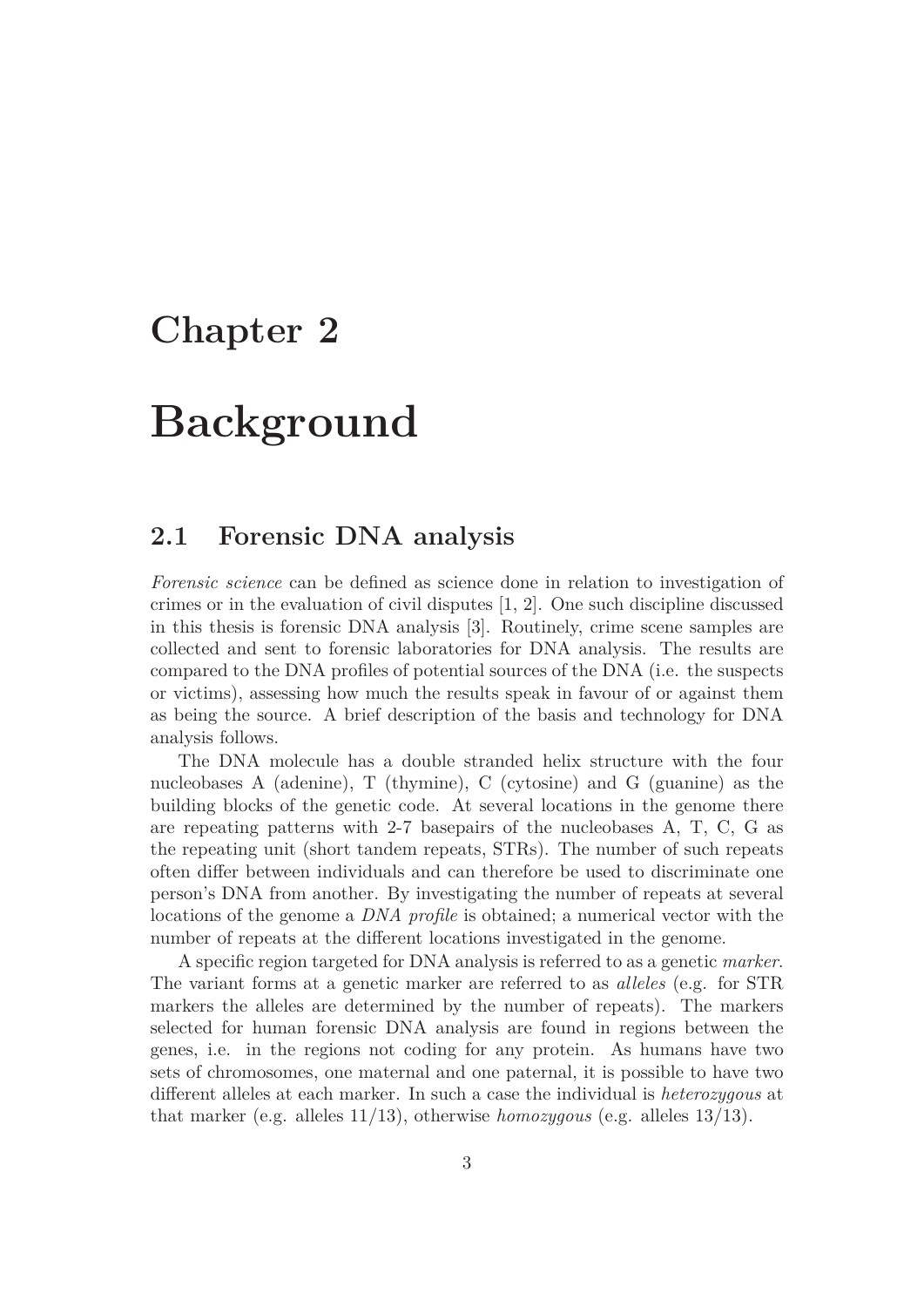A method known as Polymerase Chain Reaction (PCR) is used to analyse specific DNA sequences [3]. In this reaction the target DNA sequences are copied in a chain reaction process producing a large number of copies of the sequences enabling them to be detected. There are several important components in the PCR reaction: the extracted DNA sample; primers, which "find" the DNA markers; nucleobase building blocks for the A,C,T,G bases; DNA polymerase that adds the nucleobases to the correct positions; and fluorescence dyes, attached to the DNA molecules to enable detection. By altering the temperature in cyclic patterns more and more copies of the target DNA sequences are created from the mix of substances. First the temperature is increased to typically about 94◦C where the DNA stands separate. Then the temperature is lowered to about  $60^{\circ}$ C where the primers bind to the DNA. Increasing the temperature to 72◦C the building of new DNA copies takes place. This process is repeated a number of times (e.g. 30) to create a large number of copies of the target DNA sequences. If the process runs with maximum efficiency, the total number of DNA copies is doubled in each cycle.

As the non-DNA content of the sample may inhibit the reaction, those substances should ideally be removed prior to the PCR analysis. This step is known as *DNA extraction*. Different methods are available to extract the DNA and remove much of the non-DNA substances. Typically, with the purification of DNA there is also some loss of DNA molecules.

To detect the DNA fragments after the PCR run a method known as capillary electrophoresis (CE) is often used. A sub-sample of the PCR product is injected into the CE instrument and the molecules are detected using lasers. The end result is a diagram, known as an electropherogram, with peaks that represent how strong the fluorescence signals are from the different markers analysed. The fluorescence intensity is correlated with the number of DNA copies. The positions of the peaks in the electropherogram are used to determine what alleles are present. Typically, additional smaller peaks are also present that are due to different sources of noise. To avoid overlap between markers in the electropherogram different fluorescence dyes are used in the PCR analysis.

Due to e.g. very low initial DNA concentrations (*low-template DNA*), degradation of the DNA, inhibitory substances in the sample or due to sampling effects it is possible that some of the target DNA sequences that were originally present in the sample are not detected. Failure to detect one or several alleles in the sample is known as allele *dropout* [3, 4].

The crime scene sample may be affected by DNA degradation due to exposure to, e.g. oxygen, heat and ultraviolet radiation [3]. The larger the analysed DNA fragment, the more likely it is to be damaged by degradation, causing allele dropout. In order to enhance the analysis, the sample may be processed in different ways. For instance, if the DNA concentration is low, the sample may be analysed in replicate to increase the possibility of allele detection and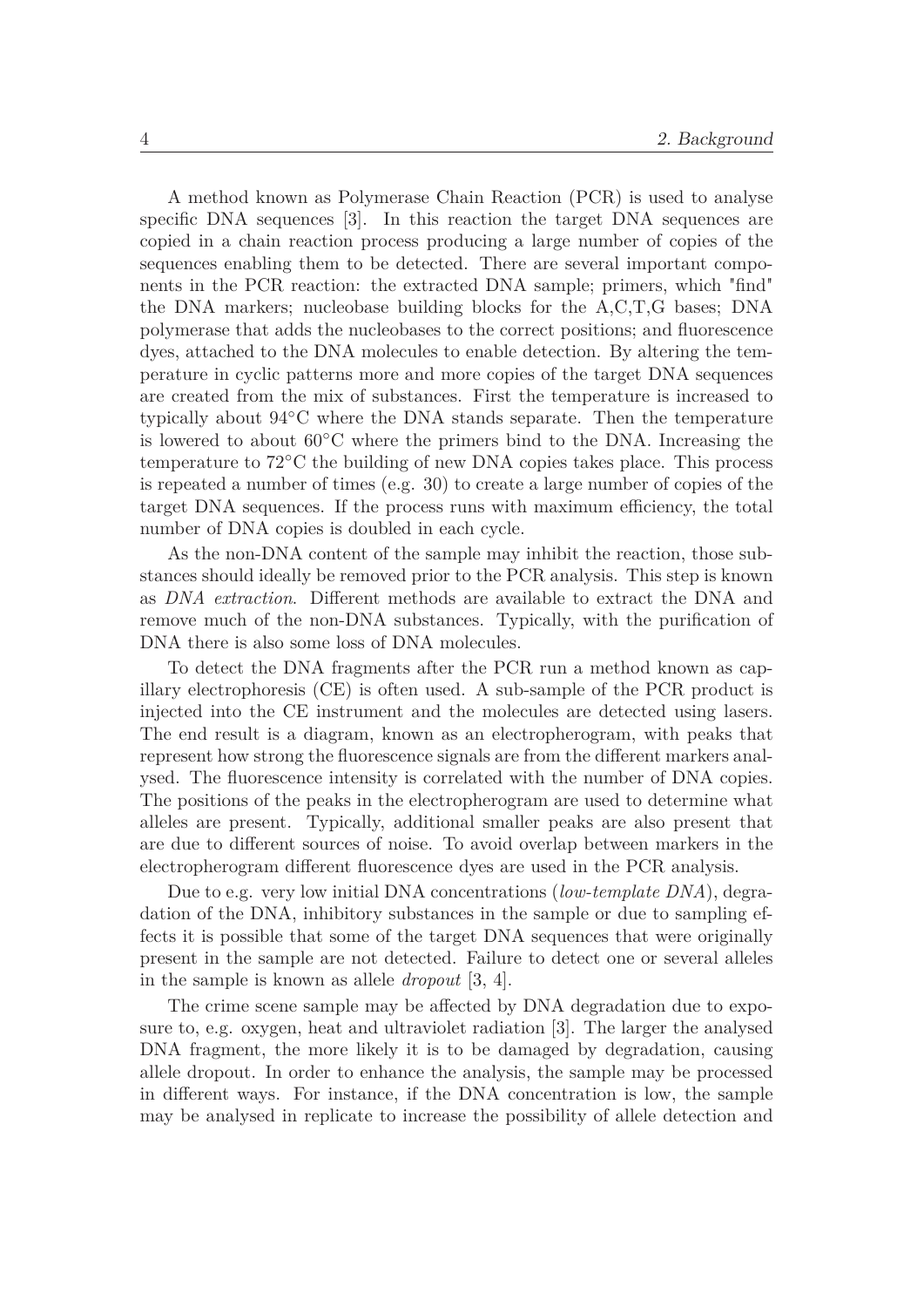reduce the uncertainty about the DNA profile [4, 5]. For degraded samples, smaller STR allele fragments can be chosen for analysis [6].

Sometimes the DNA analysis is affected by minor, sporadic DNA contaminations causing one or perhaps a few extra alleles to be detected. Alleles that are due to such sporadic contaminations, unlikely to be detected in a repeated analysis, are known as *drop-in* alleles.

In addition to peak heights, dropout and drop-in rates there are several other quality measures used for assessing the PCR performance. Important examples are the heterozygote balance: the peak height ratio of the two alleles in a heterozygous marker; stutter ratios: the peak height ratio of a neighbouring artefact "false" allele and the true allele; fluorescence saturation and bleed-through: non-representative peak heights and false peaks caused by an exaggerated number of DNA copies in the CE.

Another method to detect the DNA, different from CE, is real time quantitative PCR (qPCR) [3]. In qPCR the fluorescence intensity is measured in every PCR cycle, in contrast to conventional PCR with CE where the fluorescence intensities are measured after the last cycle. An initial DNA analysis using qPCR can be used to determine the sample quality in terms of DNA concentration, DNA degradation and presence of inhibitory substances, and thereby guiding the scientist about the better analysis procedure.

Given now the DNA profile of a suspect and the electropherogram of the crime scene sample two competing hypotheses are considered:

*H*<sub>1</sub>: The suspect is the source of the DNA

*H*2: Someone else than the suspect is the source of the DNA

As genetic relatedness is an important factor in the statistical analysis several sub-hypotheses of  $H_2$  are considered. Typical hypothesis pairs are:

 $H_1$ : The suspect is the source of the DNA

*H*<sub>2</sub>: A person unrelated to the suspect is the source of the DNA

and

*H*1: The suspect is the source of the DNA

 $H_2$ : A full sibling to the suspect is the source of the DNA

The forensic scientist assesses the relative likelihood of these hypotheses given the DNA profile of the suspect and the EPG data [7]. The general mathematical framework for evaluating the strength of evidence is described later. Several statistical models are available taking stochastic effects, such as the probability of dropout and drop-in, into account [7].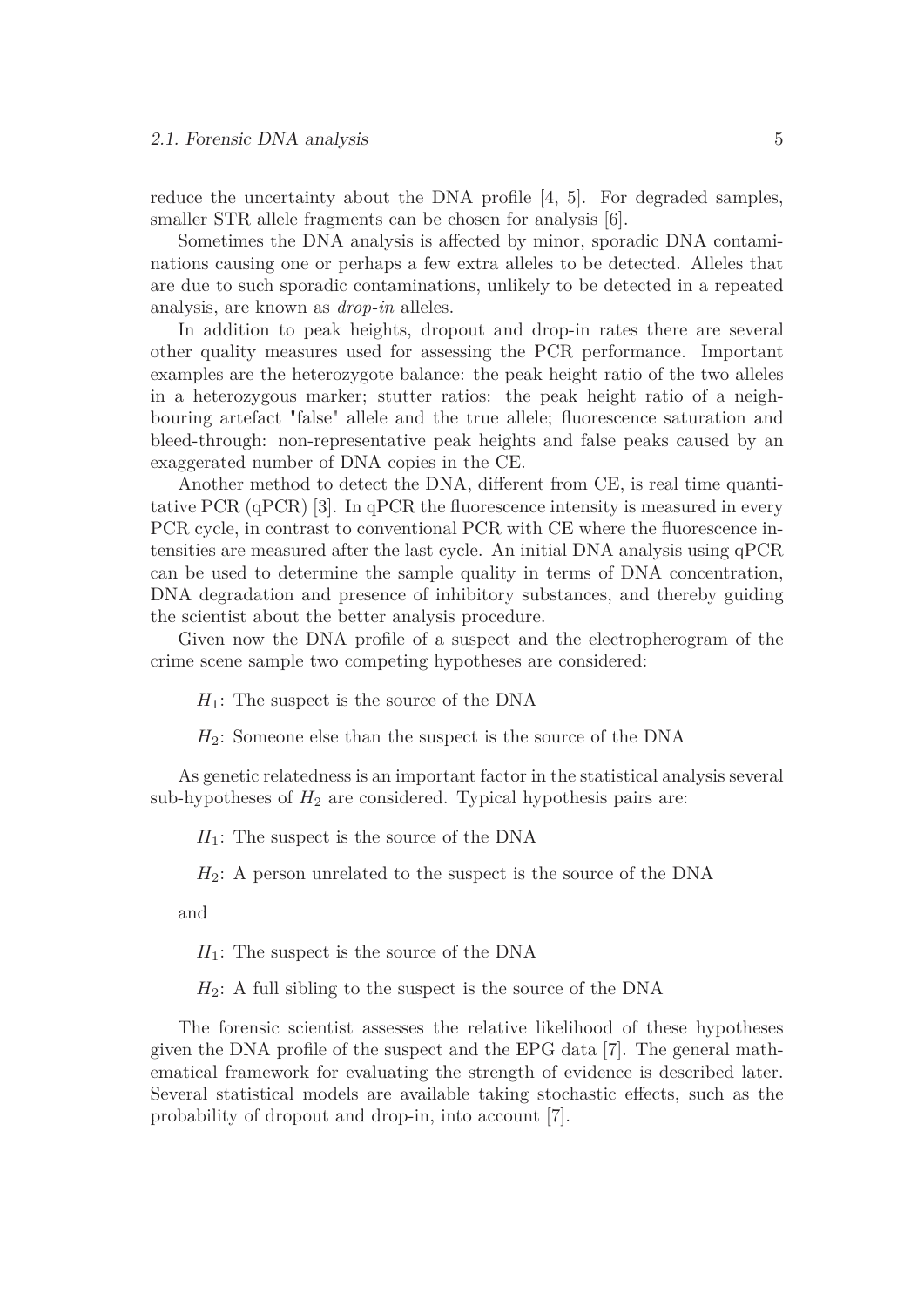The whole DNA analysis process is complex and finding the optimal setting or analysis strategy for a sample is not trivial. The laboratory may choose to analyse the sample in different ways depending on the type and quality of the sample, the importance of the case and the cost and performance of the available analysis methods. Theoretically well-founded guidelines for the choice of analysis method are, however, lacking in most situations. As a starting point, the performance and limitations of PCR analysis for samples with different quality have to be understood. These issues are discussed in paper I and II of the thesis.

#### **2.2 Microbiological sampling**

There are many harmful bacteria that for different reasons might be present in food or feed or in the environment. Thus, investigating the presence of such pathogens can be very important for protecting humans and animals. Such cases may be related to feed and food quality regulations, tracing or confirmation/falsification of an outbreak, bioterrorism and forensic examinations.

Typically, only a subset of a batch of food or an area can be investigated, due to limited resources. Samples from the target location or batch may be collected in a heuristic manner, or by using some probabilistic sampling method such as random sampling, systematic sampling or stratified sampling [8].

For detection of bacteria in the samples a number of detection methods are available. A common method is cultivation by using so called agar plates and testing whether colonies of the bacterium appears on them (see below). Another possibility is to use PCR based techniques. The amounts of bacteria in a sample is often defined as the number of colony forming units (CFU). This is the number of viable bacteria that could potentially duplicate and create colonies or infect humans or animals. Prior to analysis with PCR or with plates the sample generally undergoes *pre-enrichment*, where the CFUs are allowed to multiply in a medium ("pre-enrichment broth") suitable for bacterial growth at about 37◦C for a number of hours. Thereafter sub-samples are taken for analysis by DNA extraction and qPCR analysis or with agar plates. Using agar plates the subsample from the pre-enrichment broth is placed on a plastic plate containing a medium suitable for growth of the specific bacteria. Eventually colonies of the bacterium may appear on the plates, if they are present in the sample.

Even if the bacteria are present in the batch they might not be detected. They might not be present in the samples analysed due to sampling effects, or they are present in the samples but not detected by the subsequent analysis methods. In the latter case the reason can be due to competition from background flora, anti-bacterial substances or PCR inhibitors in the sample, loss of bacteria or DNA in the sub-sampling phases or in the DNA extraction phase. Thus, for correct and efficient evaluation of negative analysis results it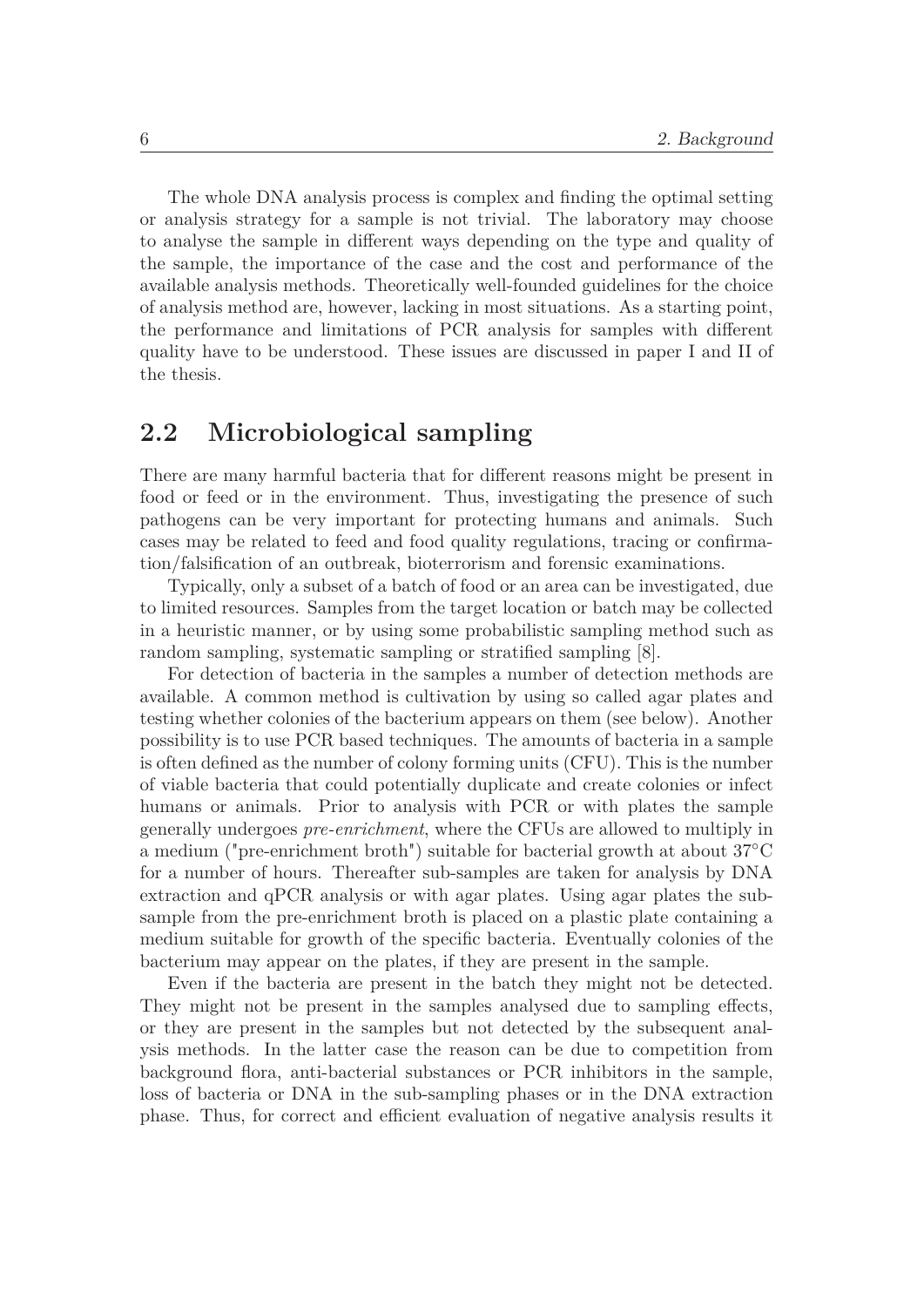is important to take these different sources of uncertainty into account. For instance, incidences in the US 2001, where letters contaminated with anthrax were sent to several people, gave rise to a large scale sampling campaign that later highlighted the need for sound probabilistic methods for evaluating negative analysis results [9]. It follows that the statistical models used for sample analysis should take the detection probability of the detection method and the distribution of bacteria in the batch into account.

To assess the detection probabilities of the detection method an experiment can be performed where the target material<sup>1</sup> is spiked (i.e. artificially contaminated) with the target bacterium at different concentrations [10, 11, 12]. The number of detections and non-detections at the different concentrations used serve as basis for establishing the detection probabilities.

For safety reasons or due to limited capacity of safety labs the spiking experiments are sometimes performed using a surrogate bacterium instead of the target bacterium. Since the growth characteristics and detection probability can differ between bacterium strains [13] the difference might have to be accounted for in the evaluation of sampling results. As an example, the bacterium *Bacillus cereus* is sometimes used as surrogate for the extremely harmful bacterium *Bacillus anthracis*, the cause of anthrax [14].

Similarly, sometimes results are available from other spiking experiments with other matrices. Again, any important difference in detection probabilities between the matrix types should be accounted for if taking such experimental data into account.

Thus, for efficient use of heterogeneous experimental data, and for evaluation of sampling results, flexible statistical methods has to be developed and implemented. In paper III a modelling framework is presented.

### **2.3 Syndromic surveillance**

Epidemic diseases in human and animal populations cause different kinds of syndromes in the affected individuals. Hence, the occurrence of such syndromes may be evidence of an outbreak of an epidemic disease. The same syndromes may however be explained by other causes or non-epidemic diseases. One important pathogen causing serious health issues in horses and humans is the West Nile virus [15], spread by infected birds via mosquitos. In horses a common syndrome is neurological problems.

In a *syndromic surveillance system* the count of syndromes are analysed statistically, together with other available and relevant information, such as clustering of syndromes in space and time, historical data on the occurrence of syndromes, seasonality of the disease, import risk assessment, etc, to determine

<sup>1</sup>"Materials" is sometimes referred to as "matrices" with "matrix" as the singular form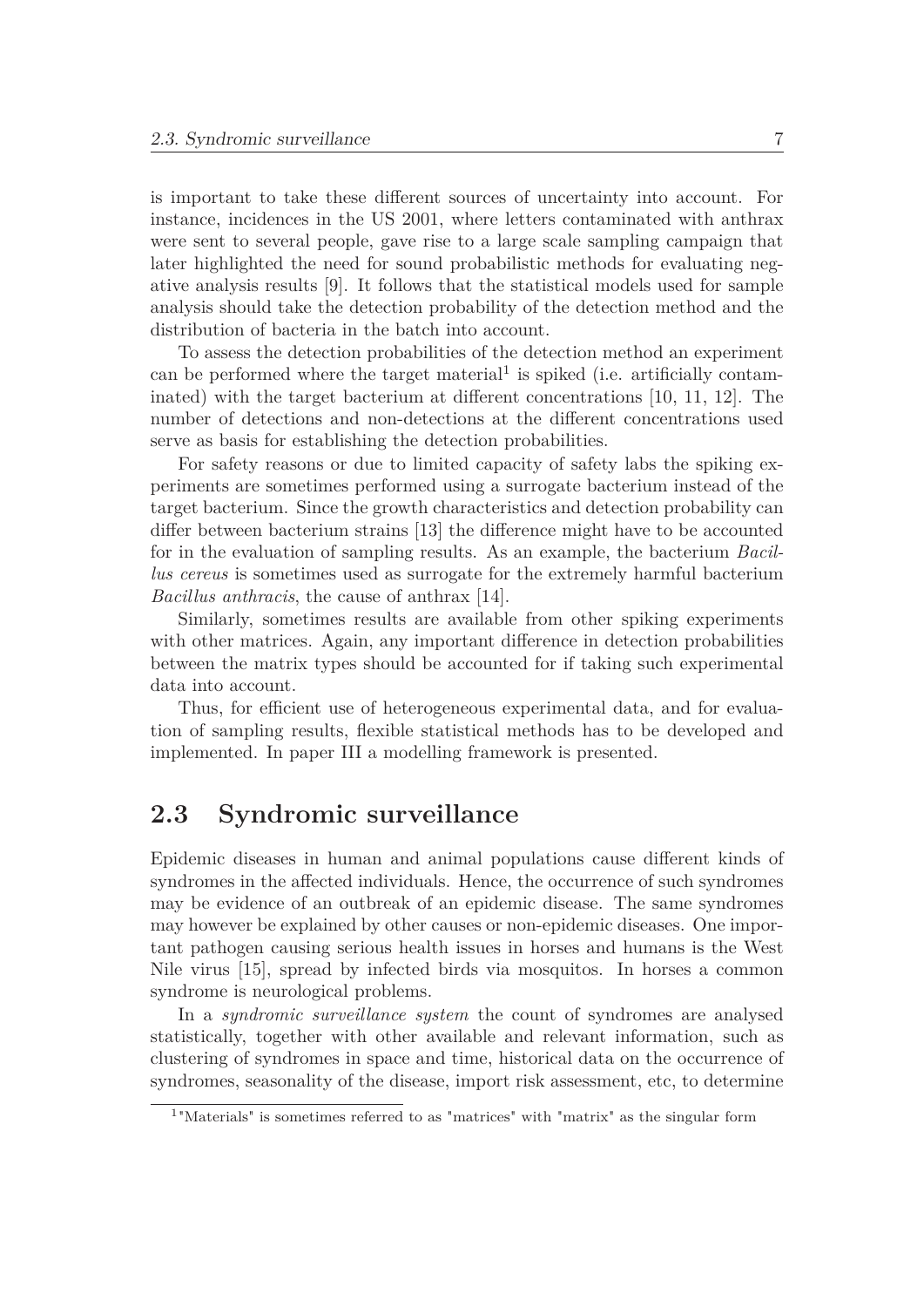the probability of a disease outbreak [16, 17]. Alternatively, instead of the posterior probability of an outbreak being reported, an alarm is triggered based on some summary statistics of the syndromic data and a model for the number of syndromes during a non-epidemic period. For instance, an unexpectedly high number of reported syndromes might be indicative of an outbreak [18, 19]. The approach assumes that the false positive and false negative rates of the alarm system have been established as low [18].

An efficient syndromic surveillance system is thus able to detect both common and unusual diseases in an early stage based on the pre-diagnosis data. Regardless of the statistical method used, a decision maker may want to use the conclusions to take disease control actions: e.g. to initiate epidemiological investigations or to initiate vaccination programs, or wait for more data. If the utilities for correct and incorrect actions are available, e.g. based on the monetary cost for different outcomes, as well as the probability of an outbreak, the optimal action can be determined using a Bayesian decision theoretic framework [20].

Important for the enhancement of surveillance systems are more advanced disease spread models, improved computational algorithms and instructive examples based on realistic data. These issues are discussed in paper IV.

### **2.4 Bayesian inference**

Throughout the thesis, statistical inference is performed mainly using Bayesian analysis. Many of the problems dealt with have a hierarchical structure, or have several sources of information and data that should be taken into account. In some cases probabilities of hypotheses (i.e. posterior probabilities) are requested. The flexibility and features of the Bayesian approach thus makes it an attractive choice. The flexible modelling and computational frameworks available, as well as the interpretational ease of results, are other arguments for adopting the approach. Finally, the approach offers an intuitive and relatively straightforward method for decision making.

Ideally, historical data, expert knowledge or logical and physical constraints are available to create informative prior distributions. Alternatively, the robustness of the posterior distributions may be checked by applying different vague prior distributions.

A brief discussion of Bayesian inference and numerical tools for Bayesian computations is given below, with topics relevant for the papers of the thesis. Throughout, it is assumed the probability distributions are proper.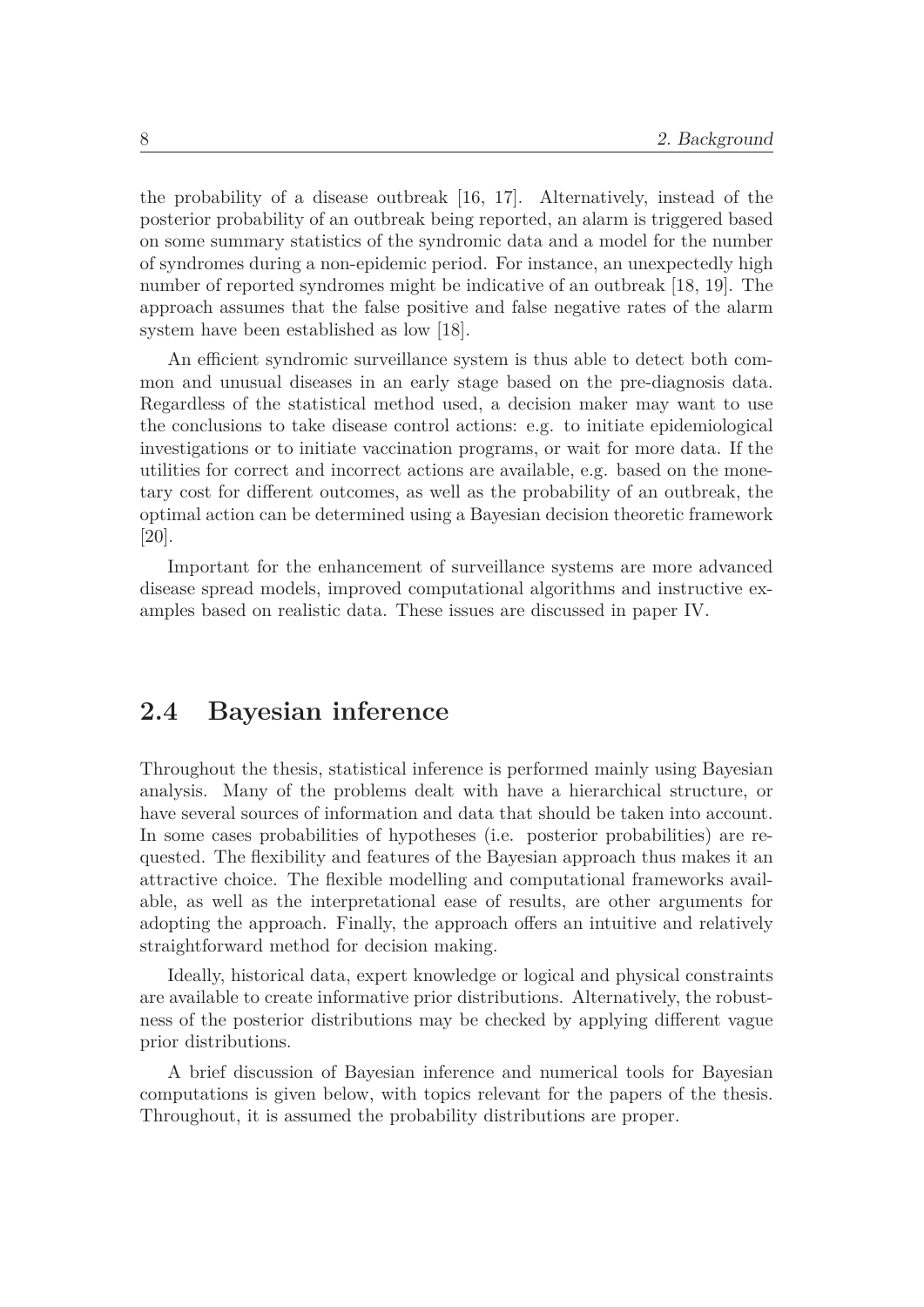#### **2.4.1 Hierarchical models**

Let  $f(\mathbf{y}|\boldsymbol{\theta})$  denote the mass function or probability density function for data *y* given parameters  $\theta$ . The prior distribution for  $\theta$  is denoted by  $\pi(\theta|\mu)$  with the hyper-prior parameters  $\mu$  having prior distribution  $\pi(\mu)$ . The full set of variables and parameters together with their distributions and their multi-level dependencies among each other depicts a *Bayesian hierarchical model* [21, 22]. In a regression model  $f(\mathbf{y}|\boldsymbol{\theta})$  is modelled as a function of some predictor variables *x*. For a concrete example, assume:

$$
y_{i,j} \sim N(\alpha + \beta \cdot x_{i,j}, \sigma^2)
$$
 (2.1)

for  $i = 1, \ldots, n$  and  $j = 1, \ldots, m$ . The parameters  $\alpha, \beta$  and  $\sigma$  may e.g. be assumed independent with prior distributions  $\pi(\alpha)$ ,  $\pi(\beta)$  and  $\pi(\sigma)$  respectively. Differences between groups  $j = 1, \ldots, m$  could be modelled using *random effect parameters*, depicting a hierarchical model:

$$
y_{i,j} \sim N(\alpha + \beta \cdot x_{i,j} + \epsilon_j, \sigma^2)
$$
 (2.2)

with random effects

$$
\epsilon_j \sim N(0, \tau^2) \tag{2.3}
$$

where  $\tau$  has prior distribution  $\pi(\tau)$ . Hence,  $\epsilon_i$  depicts the deviation from the mean intercept value  $\alpha$  for each group  $j = 1, \ldots, m$ . Note that if the model is updated using Bayes' theorem and observed data  $y_{i,j}$  for groups  $j = 1, \ldots, m-1$ (i.e. not for group *m*) the posterior distribution for  $\epsilon_m$  will typically also be affected due to the dependence on  $\tau$ . This is a typical feature of a Bayesian hierarchical model. In contrast, if independent intercept parameters are used for all groups a similar "borrowing" of information between groups about the intercepts is not obtained.

#### **2.4.2 Markov chain Monte Carlo**

In some cases the posterior distributions of the model can be derived analytically, such as for conjugate models, but in general methods providing approximate results are required. Numerical integration, discretization of the parameter state space or rejection sampling are common methods [22]. Another common and general strategy, useful even for complex problems, is via Markov chain Monte Carlo (MCMC) simulation [21, 22, 23]. Assuming the model have unknown parameters  $\theta$  an initial vector of starting values  $\theta^{(0)}$  is chosen (e.g. arbitrarily) and a sequence of draws  $\boldsymbol{\theta}^{(1)}, \boldsymbol{\theta}^{(2)}, \ldots, \boldsymbol{\theta}^{(N)}$  are simulated via some of the available MCMC algorithms. Typically the draws are not independent. A feature of the simulation algorithms is that the empirical distribution of samples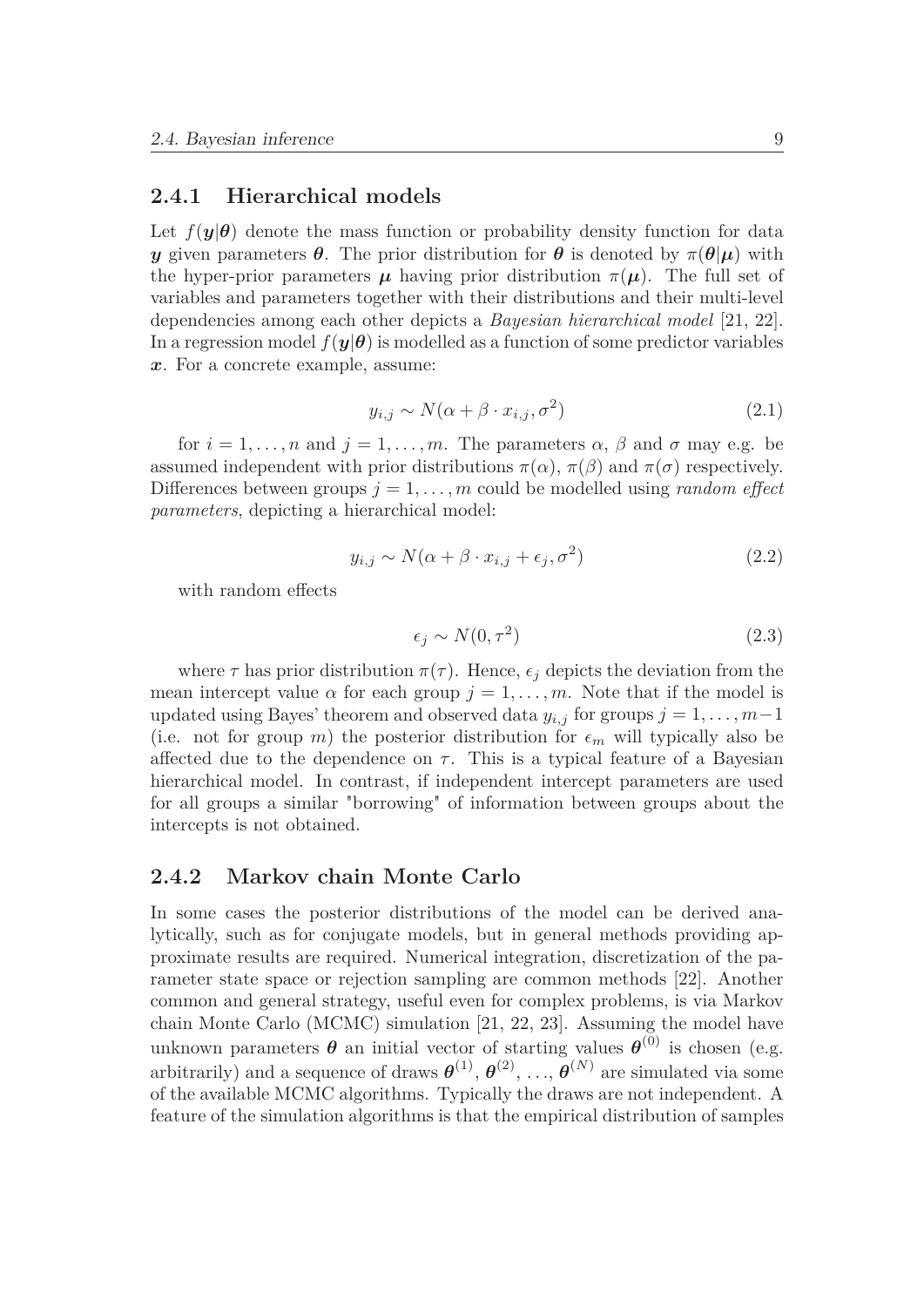converges (in distribution) to the true posterior distribution. In each iteration a new vector is sampled based on a transition distribution and the set of parameter values from the previous iteration, forming a Markov chain. The chain should satisfy several mathematical conditions in order to ensure convergence to the target posterior distribution:

- irreducible: for any state of the chain it should be possible to reach any other state.
- aperiodic: the chain must not get trapped in cycles.
- non-transient: it should always be possible to return to a state.
- the chain should have the target distribution as its stationary distribution.

As the number of iterations increases the draws behave more and more as (dependent) draws from the target posterior distribution. Due to sampling variation, auto-correlation and correlation between parameters a large number of iterations may be required to explore the parameter state space satisfactory. It is customary to discard some of the initial simulated values, assuming they are not from the stationary distribution.

In general there is no way of knowing the required number of iterations for when convergence can safely be assumed. However, a number of informal methods for checking non-convergence have been developed. A common recommendation is to run several MCMC simulations in parallel with substantial difference in their starting values  $\boldsymbol{\theta}^{(0)}$ . The different chains should eventually converge to the same distribution. Informally this can be checked in different ways. Often it is checked that some monitoring statistics are stable and similar between chains. Graphical inspections via time series plots of the sampled values (i.e. the *traceplots*) or via histograms of the sampled values are important tools. In both cases, the chains should be similar in terms of their distribution, assuming convergence. Another approach is via comparison of the betweenand within variance of the different chains. Such methods are discussed e.g. by Gelman et. al. [22]. Another possibility is via standard hypothesis testing of equality between chains.

The more iterations and chains used and the more methods used for checking convergence, the more the scientist may become convinced that non-convergence is unlikely and that the chain has indeed converged.

One of the MCMC algorithms available is the *Gibbs sampler*. Denote the parameter vector as  $\boldsymbol{\theta} = (\theta_1, \ldots, \theta_k)$ , where *k* is the number of parameters and let  $\theta_{-i} = (\theta_1, \ldots, \theta_{i-1}, \theta_{i+1}, \ldots, \theta_k)$ . Hence,  $\theta_{-i}$  is the parameter vector with all parameters except  $\theta_i$  (or more general, all parameters except a subset of them). In each iteration  $t = 1, 2, ..., N$  the Gibbs sampler cycles through the conditional density functions  $\pi(\theta_i|\boldsymbol{\theta}_{-i}^{(t-1)}, \mathbf{y}); i = 1, \ldots, k$ , and samples a value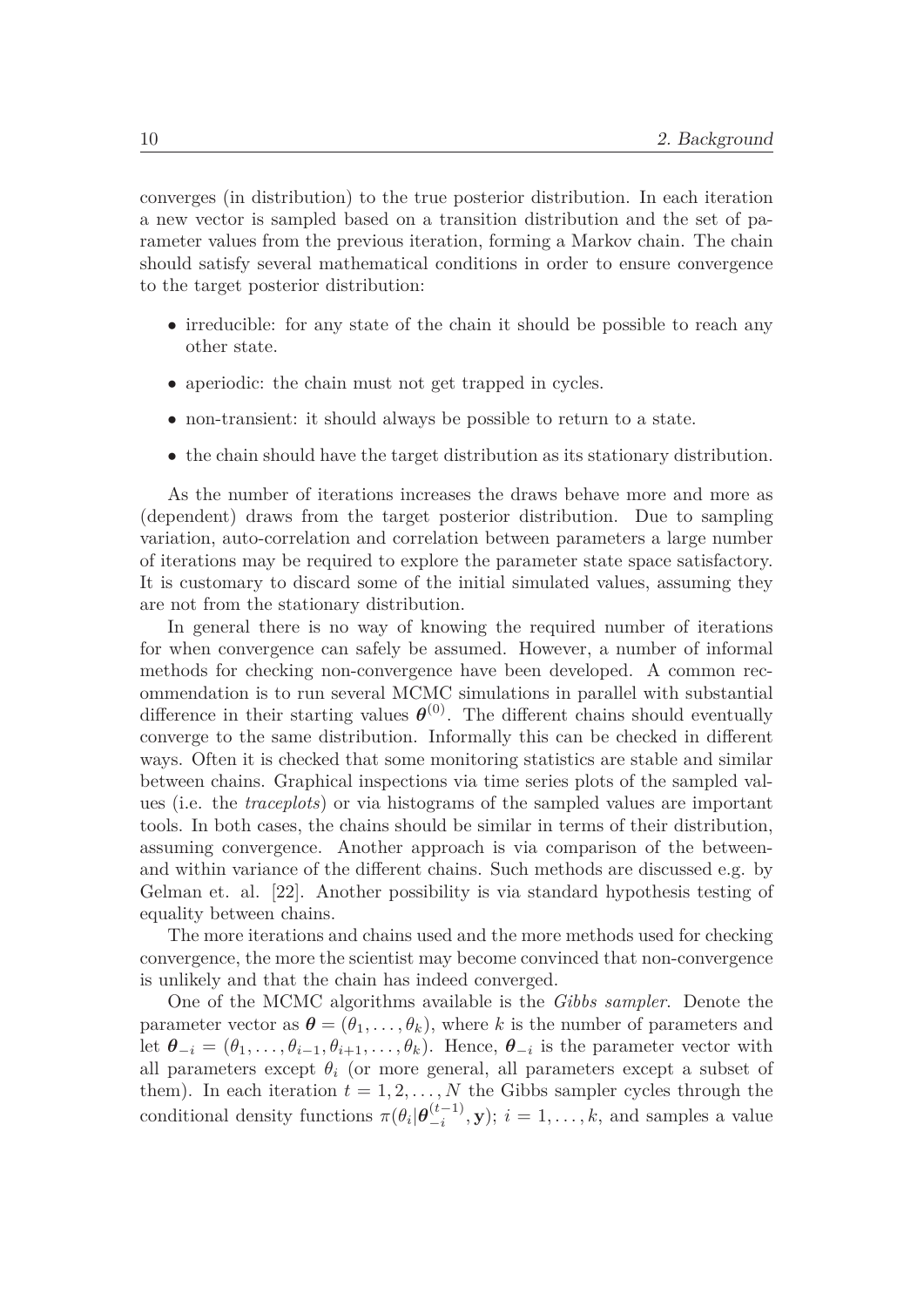from each of them using e.g. conjugacy, if possible, or some other sampling method, such as rejection sampling. The software OpenBUGS [24] implements algorithms for Gibbs sampling.

Another software for MCMC simulations is Stan [25], implementing algorithms for *Hamiltonian Monte Carlo* sampling [22]. The method utilizes gradient information about the parameter space. In many cases this allows for more efficient sampling compared to Gibbs sampling, with less sampling issues caused by correlated variables.

#### **2.4.3 Model comparison and model check**

Some common methods for model comparison in a Bayesian setting are briefly mentioned here.

A measure sometimes useful for comparing two models is the *Bayes factor* [22, 26, 27]. Assuming the two models are labeled as  $H_1$  and  $H_2$ , and that their prior probabilities are positive, the Bayes factor is defined as:

$$
BF_{1,2} = \frac{P(H_1|\mathbf{y})/P(H_2|\mathbf{y})}{P(H_1)/P(H_2)} = \frac{f(\mathbf{y}|H_1)}{f(\mathbf{y}|H_2)} = \frac{\int f(\mathbf{y}|\boldsymbol{\theta}, H_1)\pi(\boldsymbol{\theta}|H_1)d\boldsymbol{\theta}}{\int f(\mathbf{y}|\boldsymbol{\theta}, H_2)\pi(\boldsymbol{\theta}|H_2)d\boldsymbol{\theta}} \qquad (2.4)
$$

Hence, the Bayes factor expresses how the relative probability of  $H_1$  to  $H_2$ changes with the observed data. The ratio  $f(y|H_1)/f(y|H_2)$  is known as the *likelihood ratio*. Sometimes the expression *likelihood ratio* is used only when there are no unknown parameters  $\theta$ . If  $P(H_1) + P(H_2) = 1$  the Bayes factor is the change in *odds* of  $H_1$  to  $H_2$ . This framework is often used e.g. in Forensic statistics [7, 28]. The two hypotheses then depict the prosecutor's and the defence's position respectively, as mentioned earlier. Ideally, after the forensic scientist have computed the Bayes factor, or the likelihood ratio, the court or the police combines it with their prior odds to find the posterior odds. The Bayes factor or likelihood ratio may be reported together with an ordinal *scale of conclusions*, assigning verbal expressions to the numerical results [28, 29].

Clear evidence against a single model may sometimes be detected by comparing simulated data from the model to the observed data, or by comparing some summary statistics of the two kinds of data. The comparison is made either using the prior predictive distribution or the posterior predictive distribution. The data used for comparison is any observed data left out from the model fitting ("cross-validation") or the same data as used for model fitting [22, 23].

Another measure used for model comparison is the *log pseudomarginal likelihood* [21]. Assuming the data is measured using a common scale for all models and that the same sampling scheme is used it is defined as: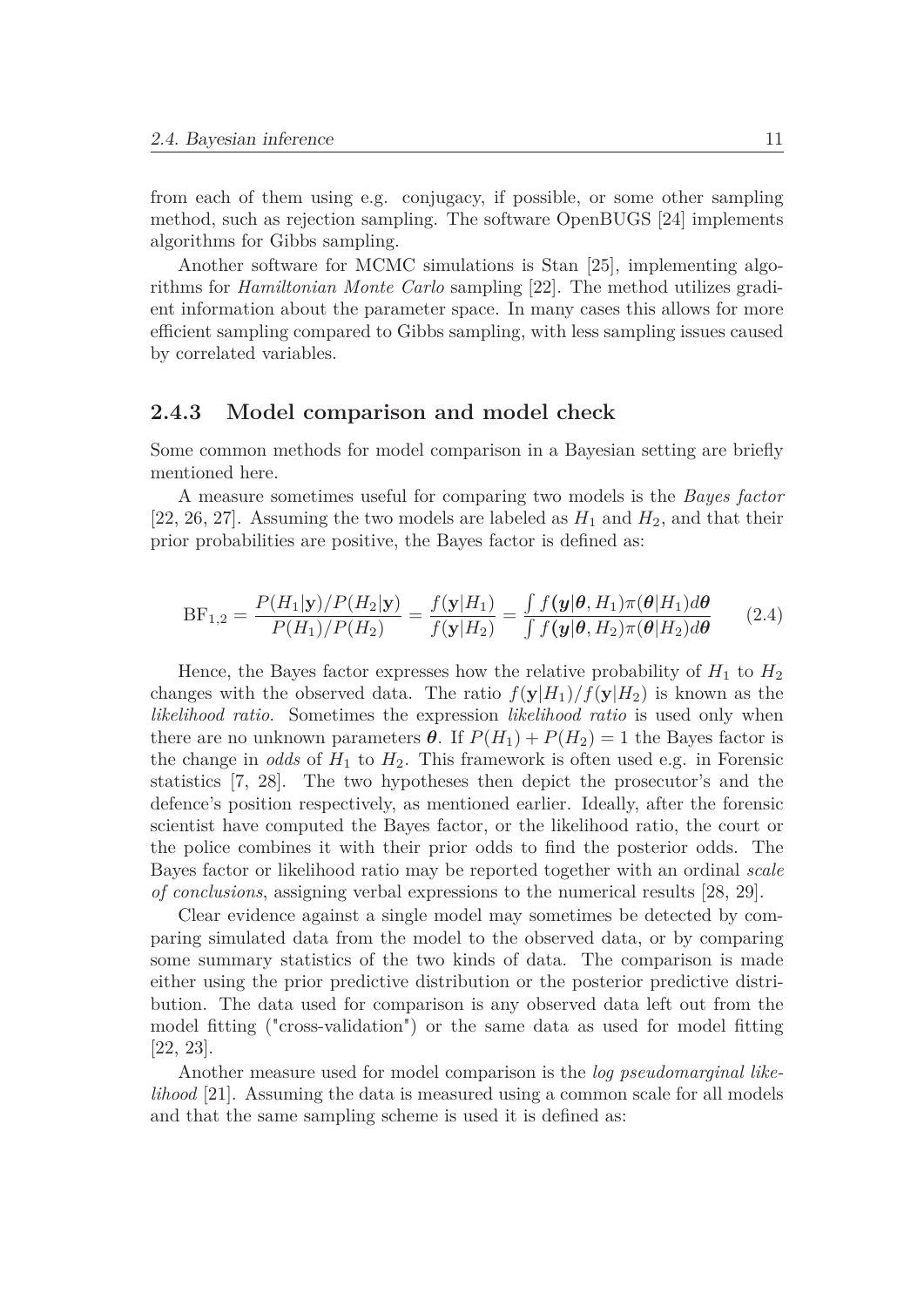$$
LPML_i = \sum_{j=1}^{n} \log(f(y_j | \mathbf{y}_{-j}, H_i))
$$
\n(2.5)

for model  $H_i$ , and with data vector  $\mathbf{y}_{-j} = (y_1, \ldots, y_{j-1}, y_{j+1}, \ldots, y_n)$ . When comparing models the one with the higher LPML is preferred. A related measure is the Leave-One-Out Information Criterion (LOOIC), recently discussed and implemented by Vehtari et al. [30].

Another common statistic used in Bayesian analysis is the Deviance Information Criterion (DIC), a measure sometimes useful to determine what model has the better trade-off between model fit and model complexity [22, 23]. It is based on the deviance statistic

$$
D_i(\boldsymbol{\theta}) = -2\log(f_i(\boldsymbol{y}|\boldsymbol{\theta})) + C
$$
\n(2.6)

for model *i* and some constant *C*. Measuring the model fit by the expected value  $E(D_i(\theta)|y)$  and model complexity by  $p_{i,D} = E(D_i(\theta)|y) - D_i(\hat{\theta})$  for posterior mean  $\hat{\theta}$ , DIC is defined as

$$
\text{DIC}_{i} = E(D_{i}(\boldsymbol{\theta})|\mathbf{y}) + p_{i,D} \tag{2.7}
$$

#### **2.4.4 Decision theory**

Assume the set  $H_1, \ldots, H_N$  of hypotheses represent the possible states of nature in a scientific problem. A decision maker may have to act as if one of the hypotheses is true (c.f. the examples given in chapter 1). Denote the action of deciding on hypothesis 1*,...,N* by *a*1*,...,a<sup>N</sup>* respectively. Assume that for  $i = 1, ..., N$  and  $j = 1, ..., N$  each combination  $(a_i, H_j)$  of actions and hypotheses is assigned a utililty  $U(a_i, H_j)$ . The utilities can have positive or negative values. Thus, if action  $a_i$  is taken when hypothesis  $H_i$  is true utility  $U(a_i, H_i)$  is obtained (e.g. measured in monetary units).

In the Bayesian framework, given data **y** and probabilities  $P(H_i|\mathbf{y})$ , optimal decisions are obtained by choosing the action  $a_1, \ldots, a_N$  that maximizes the *expected utility*[31]:

$$
E(U(a_i|\mathbf{y})) = \sum_{j=1}^{N} U(a_i, H_j) P(H_j|\mathbf{y})
$$
\n(2.8)

Using the equation above as basis for optimal decisions, rules for determining optimal analysis strategies e.g. in forensic DNA analysis can be derived, as shown in paper II.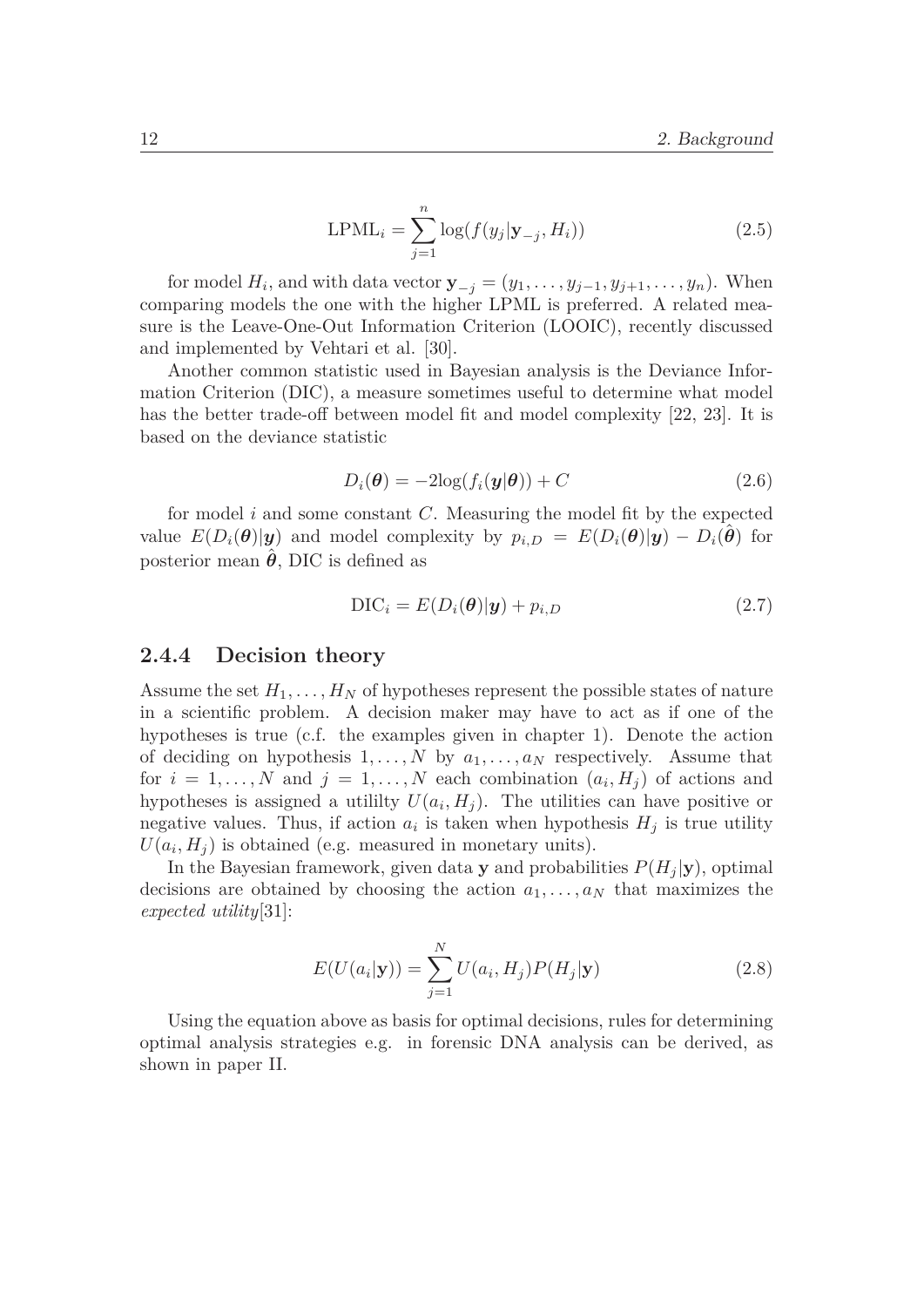## **Chapter 3**

# **Summary of papers**

### **3.1 Paper I**

Title: *Enhanced low-template DNA analysis conditions and investigation of allele dropout patterns*.

In this paper different measures of EPG quality are considered to find optimised settings for PCR cycle number and CE injection time for the ESX 16 analysis kit. 30–35 PCR cycles are applied to find the cycle number where allele detection is optimal and drop-in alleles and bleed-through peaks has a low impact. For each PCR product, three different CE injection times (5, 10 and 20 s) are applied. Mock crime scene DNA extracts of different quantities are prepared and analysed, including samples containing just a few DNA molecules and samples almost generating complete DNA profiles. In addition to dropout and dropin rates, heterozygote balances, peak heights and stutter ratios are monitored. For dropout rates, heterozygote balances and peak heights regression models are created, using the DNA amount, PCR cycle number and CE injection time as predictor variables. The dye colour and marker type are also included as predictors for the dropout models. As the data is highly structured, with each of the generated PCR products being analysed using 5, 10 and 20 s in CE injection, Bayesian hierarchical models with random effects are used taking the dependencies between results into account. Thus, using the fitted models the scientist is able to predict the changes in EPG quality with altered analysis settings.

Irrespective of DNA amount, the dropout probability seems not to be affected by increasing the number of PCR cycles beyond 33 or by elevating the CE injection time. The results for 33, 34 and 35 PCR cycles indicate that heterozygote balance and stutter ratio are mainly affected by DNA amount, and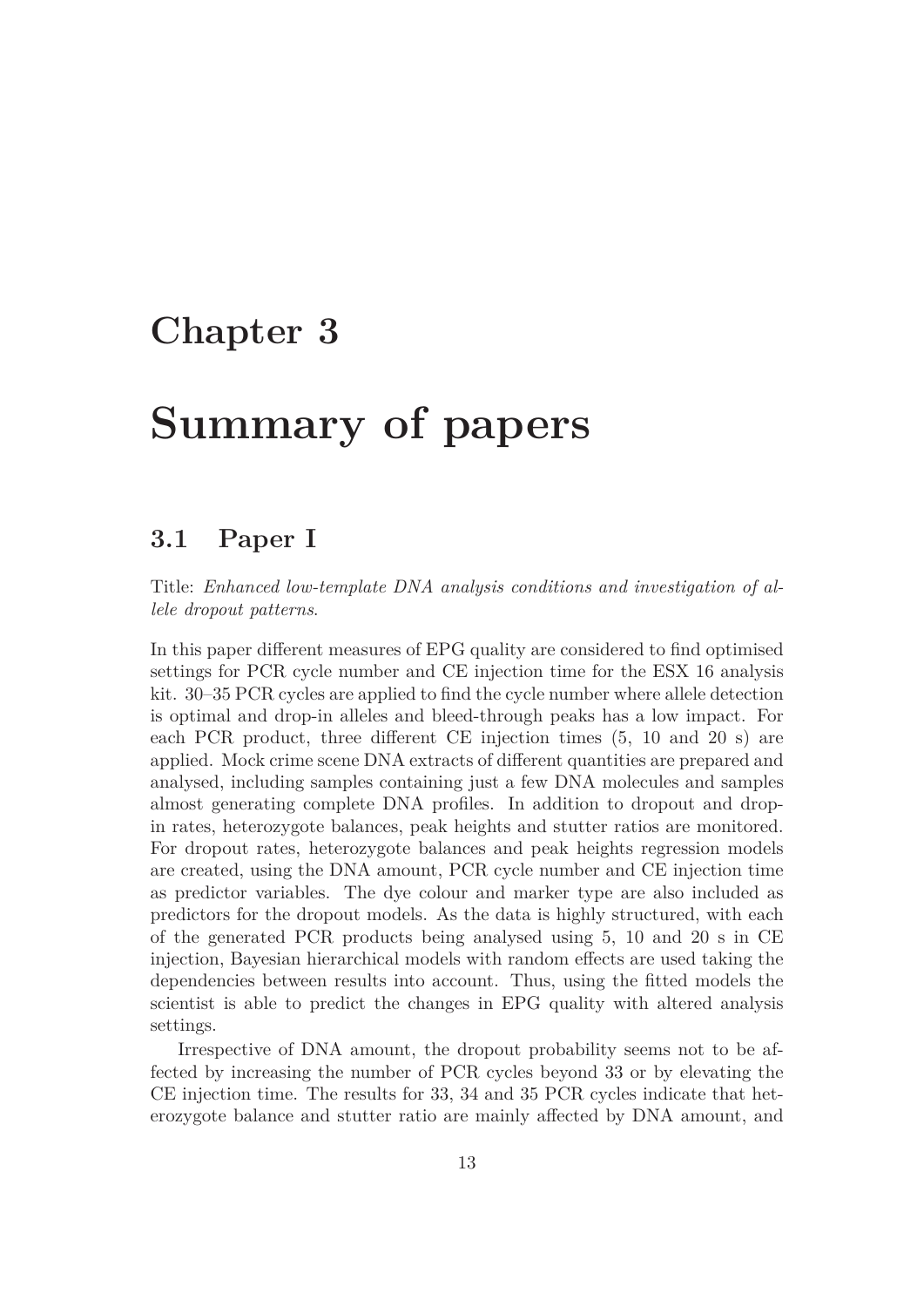not by PCR cycle number and CE injection settings. 32 and 33 PCR cycles with 10 CE injection seconds were judged to be the optimal LT-DNA analysis conditions, maximising detection of true alleles while minimising the risk for problematic artefact peaks and bleedthrough. It is adviced using a similar systematic approach when optimising the detection limit for another STR kit.

Differences in the risk for allele dropout are found between several STR markers. If amplification efficiencies were equal for all markers, no impact of marker or fluorescent label would be expected. The validity of the results also for casework samples is tested. The dropout rates are computed for several casework DNA extracts, low in DNA and analysed with 30 and 32 cycles in replicates. The results agree with the predictions from the statistical models.

### **3.2 Paper II**

Title: *Determining the optimal forensic DNA analysis procedure following investigation of sample quality*

In this paper, it is shown how guidelines for the choice of analysis method of forensic samples can be created using Bayesian decision theory. The theory is applied to forensic DNA analysis, showing how the information from the initial qPCR analysis can be utilized. Clearly, a crucial factor when choosing method for analysis is that the results should be useful in court. Hence, a holistic approach is taken, connecting the results of the initial qPCR analysis of the crime scene samples with decisions about guilt or source. The expected value of different PCR analysis strategies are shown, using Bayesian decision theory and statistical modelling. It is assumed the alternatives for DNA analysis are 1) using a standard assay, 2) using the standard assay and a complementary assay, or 3) the analysis is cancelled. The costs for DNA analyses and costs for erroneous conclusions are two of the factors that have to be considered. Although the theory is applied to forensic DNA analysis, the framework is general and could be applied to other forensic disciplines as well.

One of the main features of the approach is how the DNA concentration and level of degradation, both estimated in the initial qPCR analysis, affect the probability of allele dropout. A regression model for the risk of dropout is derived, based on experimental data, and a simulation algorithm for the distribution of likelihood ratios is described. The likelihood ratios are simulated under each of the hypotheses of the case. Their distributions reveal how likely it is to obtain "meaningful" evidence, i.e. with the potential to affect the court's decision. Maps are produced showing the optimal DNA analysis strategy for different qPCR results. An important feature of the method is that the decision maps can be created prior to the DNA analysis, avoiding the need for real time simulations. Therefore, in terms of computational efforts, increasing the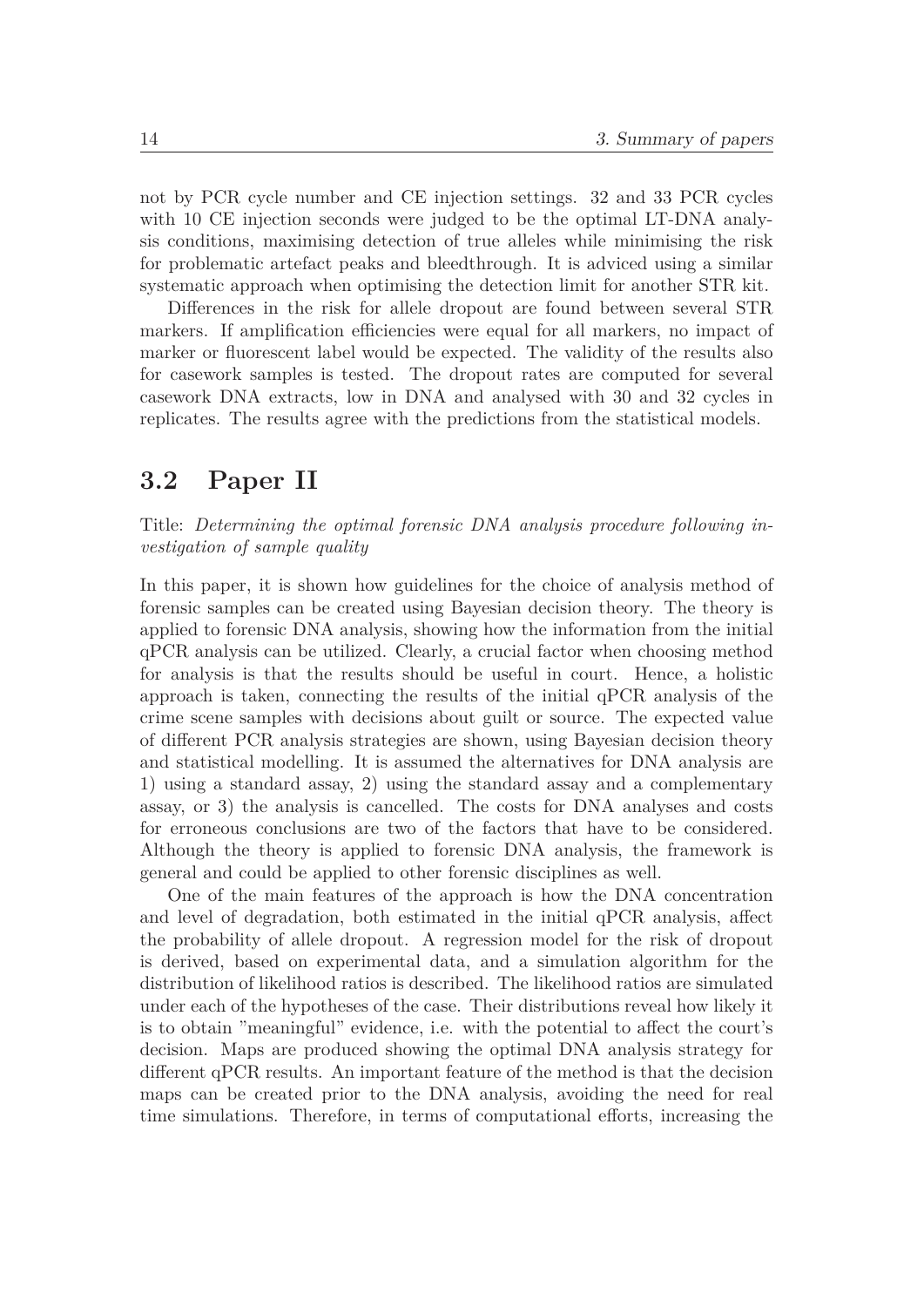complexity of the models is a viable option, e.g. by allowing for mixtures (DNA from more than one person).

Some ideas for estimation of the costs and utilities connected to the analysis are discussed. The importance of sensitivity analyses for different values of the model parameters are stressed. In the working example, the sensitivity analysis indicated no major differences in decisions when changing the parameter values moderately.

### **3.3 Paper III**

Title: *Detection probability models for bacteria, and how to obtain them from heterogeneous spiking data. An application to Bacillus anthracis*

In this paper the evaluation of negative analysis results and the modelling of detection probability curves for bacteria are discussed. The latter is a crucial part in the evaluation of negative analysis results, together with a model for the distribution of bacteria in the target area or target batch. It is shown stepby-step how such detection models can be created and how different sources of data can be included, including results from both PCR analyses and analyses with agar plates, with different bacteria strains and matrix types. The theory is applied to evaluation of samples with *Bacillus anthracis* as the target bacterium, using *Bacillus cereus* as surrogate bacterium in the spiking experiments for the target matrix. Other available spiking data with *Bacillus anthracis* and *Bacillus cereus* is included in the analysis, to learn about the model parameters.

Two different modelling approaches, differing in whether the pre-enrichment step and the PCR detection step are modelled separately or together, are applied. There are some potential advantages with dividing the statistical modelling into a pre-enrichment step and a detection step. If the pre-enrichment protocol or the analytical detection protocol is changed in some way then parts of the model can be kept and do not have to be re-evaluated; e.g. if the PCR protocol is changed the posterior distributions of the pre-enrichment phase parameters could be kept as prior distributions for the new setup. If the knowledge in one part or the other of the model is good, a smaller experiment might be performed to assess the complete model rather than performing a more exhaustive experiment. It is also possible to use data from more types of experiments in order to further reduce the uncertainties in the detection probabilities, e.g. using data from quality assurance experiments specifically made to study the PCR performance (without pre-enrichment).

The different candidate models are compared via their log pseudo-marginal likelihood (LPML), and checked with observed data using the posterior predictive distributions. The statistical checks of the final models do not suggest any overall misfit.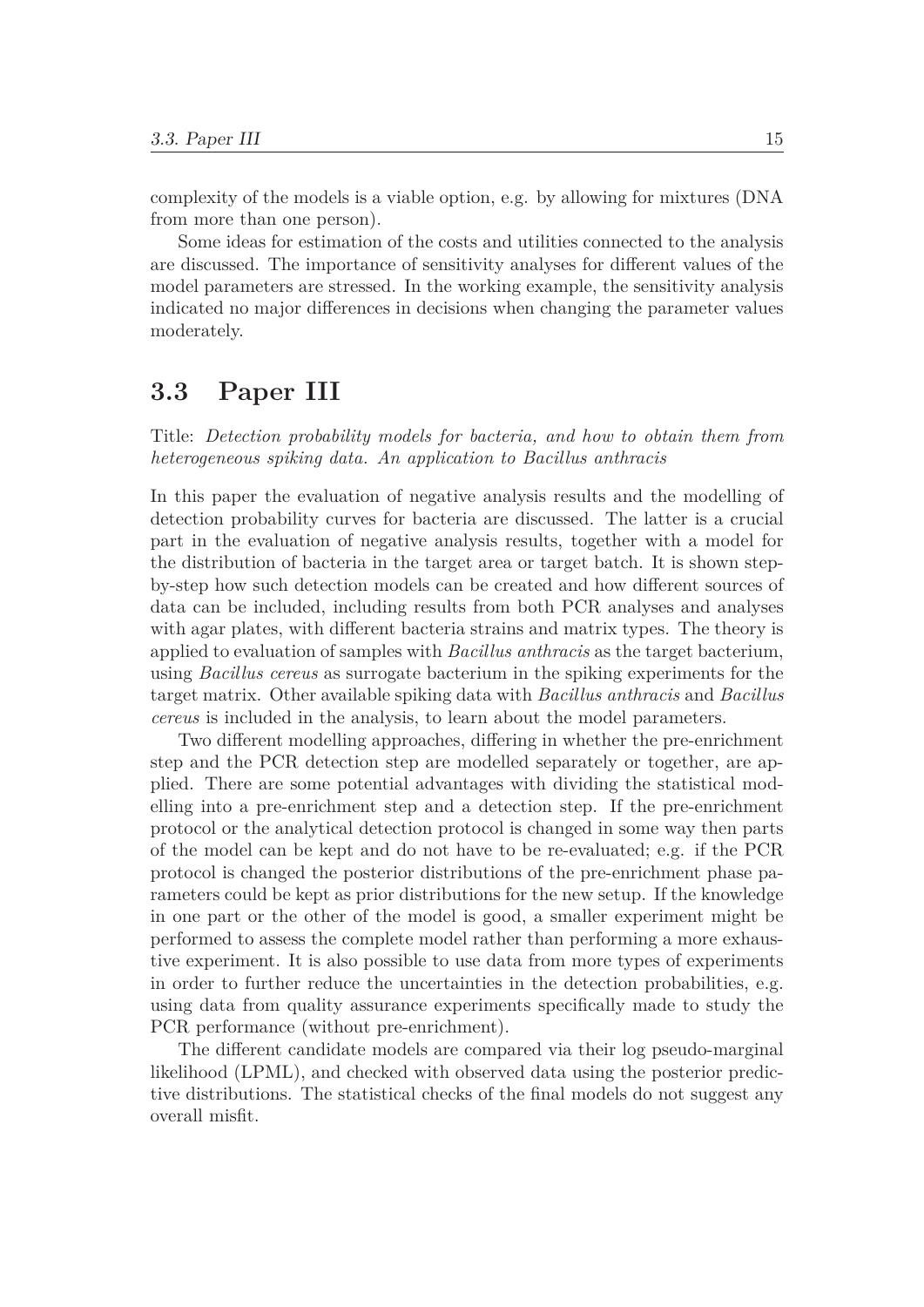The relative importance on the detection curves for various existing data sets are evaluated and illustrated. It is shown how extrapolating the information from all the experiments with the surrogate bacterium *Bacillus cereus* together with the data for *Bacillus anthracis* for all but one matrix gives similar results as using the complete set of data.

### **3.4 Paper IV**

Title: *Surveillance of equine diseases through implementation of a Bayesian spatio-temporal model: an example with neurological syndromes and West Nile Virus*

In this paper a Bayesian method for early detection of disease outbreaks in animal populations is developed and implemented. Based on reported neurological syndromes in horses, connected e.g. with West Nile Virus (WNV), the probability for an outbreak is computed. The basic model structure and computational algorithms are general and could be applied also to other scenarios for animal or human disease surveillance as well. A discrete spatio-temporal model is developed, defining the spatial units by grid cells and counting the number of reported neurological syndromes in horses for each week in France. The magnitude of syndromes for a non-outbreak period is estimated using available syndromic data from 2006–2016. Based on known WNV outbreaks a disease spread model is derived and the expected number of syndromes for a WNV-like outbreak is estimated. Our model allows a cell to be unaffected by a disease causing neurological syndromes, being affected by a WNV-like disease, or being affected by a non-WNV like disease causing neurological syndromes. The probability for each of these states is estimated using a Gibbs sampling procedure. It is described how the simulations can be performed using known conditional distributions for all unknown parameters. For the disease status variables a Forward filtering Backward smoothing algorithm is described and implemented.

The use of the models for several outbreak scenarios are examplified. Important quality measures such as the sensitivity and specificity of the surveillance system are presented. Results are given for different threshold decision rules, based on the probability of an outbreak. The number of instances with high probability for an outbreak despite not being affected is relatively small. Many outbreaks are detected, in the sense of yielding a high probability of outbreak, within 2 weeks after the index case, and almost all within 4 weeks. A novel and relatively simple model for the spread of a disease between non-neighbours is described, enabling faster detection of outbreaks that have spread a long distance. In a limited example, the number of disease related syndromes for the coming week is predicted. The results can be used to concretely make decision makers aware about possible future events, if no disease control actions are taken.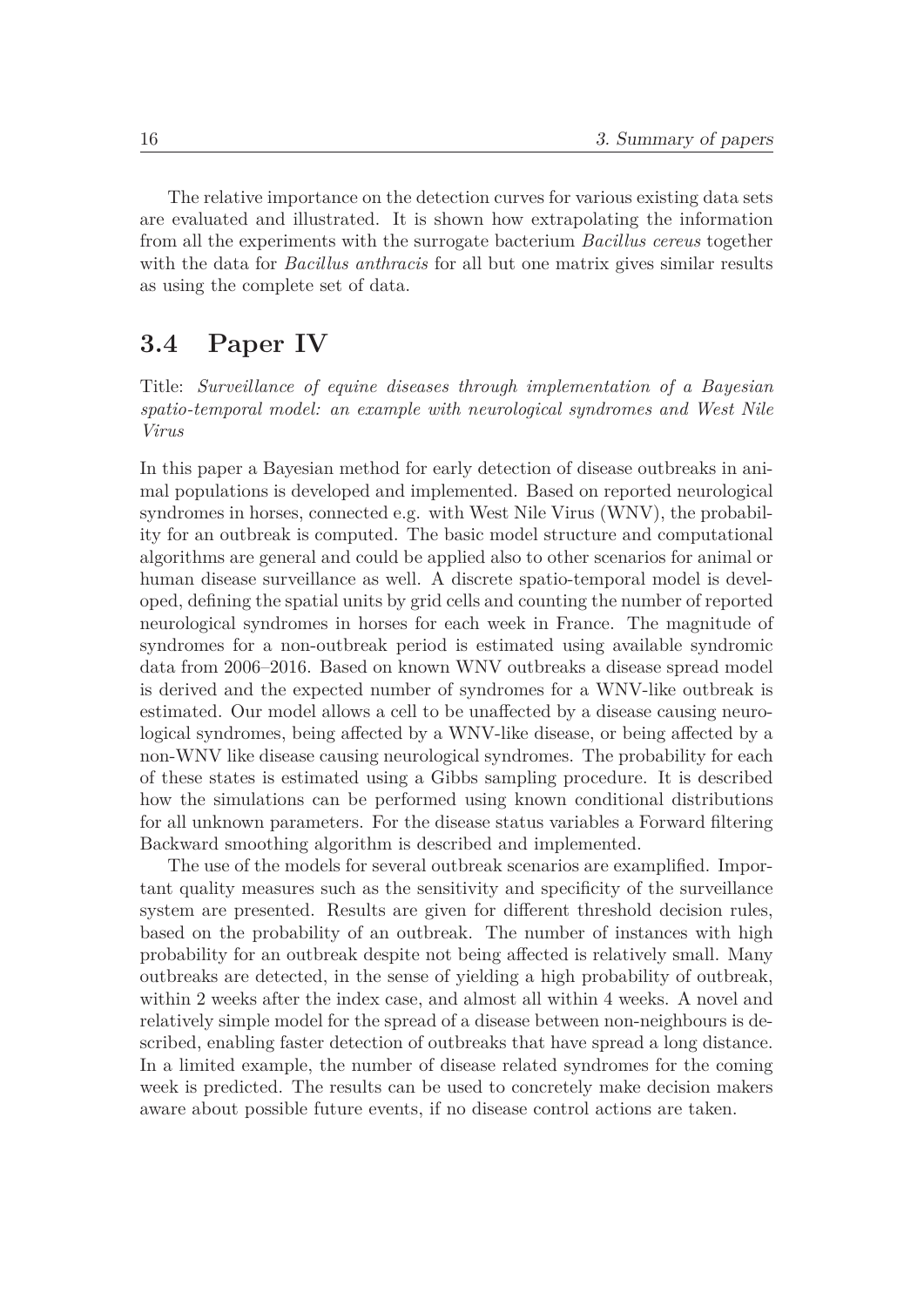# **Bibliography**

- [1] Eckert W.G., (ed), (1980), *Introduction to Forensic Sciences*, The C. V. Mosby Company, St. Louis, p. 9.
- [2] Inman K., Rudin N., (2001), *Principles of Practice of Criminalistics The Profession of Forensic Science*, CRC Press, Boca Raton, p. 15.
- [3] Butler J.M., (2011), *Advanced topics in forensic DNA typing: methodology*, Elsevier Academic Press, San Diego.
- [4] Gill P., Whitaker J., Flaxman C., Brown N., Buckleton J., (2000), *An investigation of the rigor of interpretation rules for STRs derived from less than 100 pg of DNA*, Forensic Science International 112: 17–40.
- [5] Kloosterman A.D., Kersbergen P., (2003), *Efficacy and limits of genotyping low copy number (LCN) DNA samples by multiplex PCR of STR loci*, Journal De La Societe De Biologie 197: 351–359.
- [6] Butler J.M., Shen Y., McCord B.R., (2003), *The development of reduced size STR amplicons as tools for analysis of degraded DNA*, Journal of Forensic Sciences 48: 1054–1064.
- [7] Buckleton J.S., Triggs C.M., Walsh S.J., (eds), (2004), *Forensic DNA evidence interpretation*, CRC Press, Boca Raton.
- [8] Jongenburger I., Reij M.W., Boer E.P.J., Gorris L.G.M., Zwietering M.H., (2011), *Random or systematic sampling to detect a localised microbial contamination within a batch of food*, Food Control 22: 1448–1455.
- [9] United States Government Accountability Office, (2006), *Anthrax detection: agencies need to validate sampling activities in order to increase confidence in negative results*, GAO-05-251.
- [10] Koyuncu S., Andersson M.G., Häggblom P., (2010), *Accuracy and Sensitivity of Commercial PCR-Based Methods for Detection of Salmonella enterica in Feed*, Applied and Environmental Microbiology 76: 2815-2822.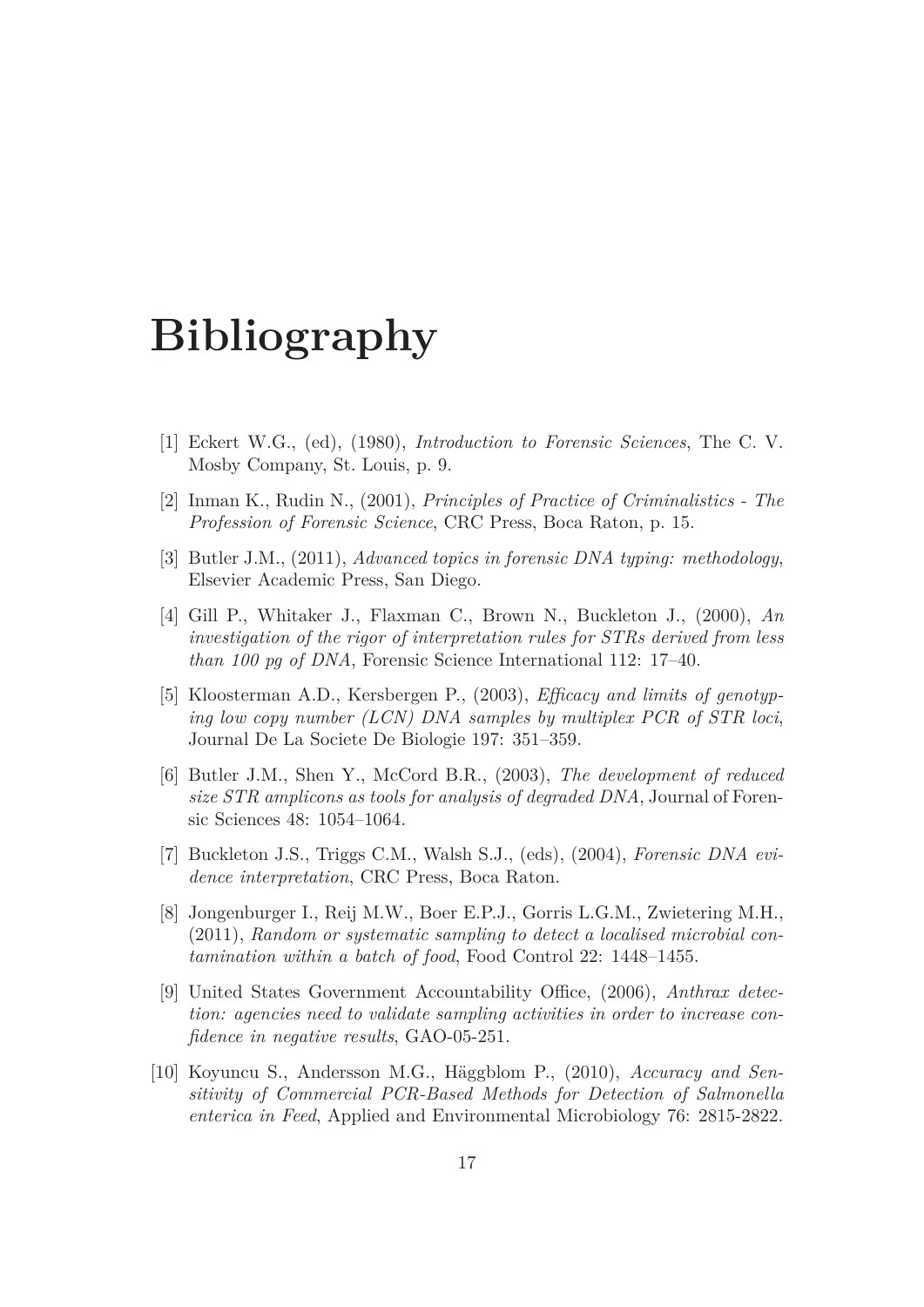- [11] Krämer N., Löfström C., Vigre H., Hoorfar J., Bunge C., Malorny B., (2011), *A novel strategy to obtain quantitative data for modelling: combined enrichment and real-time PCR for enumeration of salmonellae from pig carcasses*, International Journal of Food Microbiology 145: 86-95.
- [12] Koyuncu S., Häggblom P. (2009), *A comparative study of cultural methods for the detection of Salmonella in feed and feed ingredients*, BMC Veterinary Research 5: 6.
- [13] De Siano T., Padhi S., Schaffner D.W., Montville T.J., (2006), emph-Growth characteristics of virulent Bacillus anthracis and potential surrogate strains, Journal of Food Protection 69: 1720–1723.
- [14] Fricker M., Ågren J., Segerman B., Knutsson R., Ehling-Schulz M., (2011), *Evaluation of Bacillus strains as model systems for the work on Bacillus anthracis spores*, International Journal of Food Microbiology 145: 129–136.
- [15] Leblond A., Hendrikx P., Sabatier P., (2007), *West Nile virus outbreak detection using syndromic monitoring in horses*, Vector-Borne and Zoonotic Diseases, 7: 403–410.
- [16] Heaton M.J., Banks D.L., Zou J., Karr A.F., Datta G., Lynch J., Vera F., (2012), *A spatio-temporal absorbing state model for disease and syndromic surveillance*, Statistics in Medicine 31: 2123–2136.
- [17] Dórea F.C., Vial F., (2016), *Animal health syndromic surveillance: a systematic literature review of the progress in the last 5 years (2011–2016)*, Veterinary Medicine: Research and Reports 7: 157–170.
- [18] Lawson A., Kleinman K., (Eds.), (2005), *Spatial and Syndromic Surveillance for Public Health*, Wiley & Sons, Ltd, Chichester.
- [19] Faverjon C., Andersson M.G., Decors A., Tapprest J., Tritz P., Sandoz A., Kutasi O., Sala C., Leblond A., (2016), *Evaluation of a Multivariate Syndromic Surveillance System for West Nile Virus*, Vector-Borne and Zoonotic Diseases 16: 382–390.
- [20] Andersson M.G., Faverjon C., Vial F., Legrand L., Leblond A., (2014), *Using Bayes' Rule to Define the Value of Evidence from Syndromic Surveillance*, PLOS ONE 9: e111335.
- [21] Christensen R., Johnson W., Branscum A., Hanson T.E., (2011), *Bayesian Ideas and Data Analysis*, CRC Press, Boca Raton.
- [22] Gelman A., Carlin J.B., Stern H.S., Rubin D.B., (2003), *Bayesian Data Analysis, second edition*, Chapman and Hall, London.